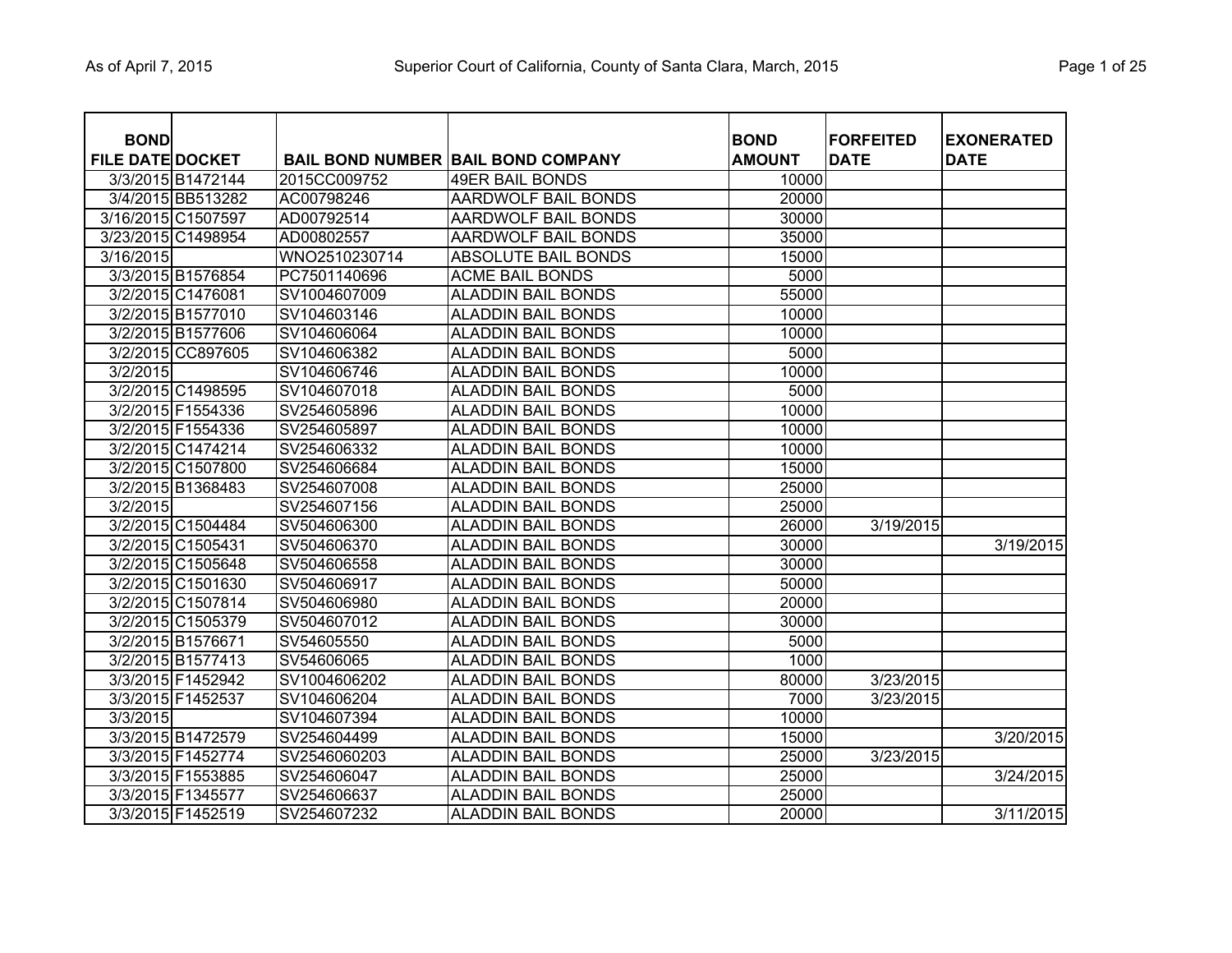| Page 2 of 25 |  |  |
|--------------|--|--|
|              |  |  |

| <b>BOND</b><br><b>FILE DATE DOCKET</b> |                   |              | <b>BAIL BOND NUMBER BAIL BOND COMPANY</b> | <b>BOND</b><br><b>AMOUNT</b> | <b>FORFEITED</b><br><b>DATE</b> | <b>EXONERATED</b><br><b>DATE</b> |
|----------------------------------------|-------------------|--------------|-------------------------------------------|------------------------------|---------------------------------|----------------------------------|
|                                        | 3/3/2015 C1504657 | SV254607270  | <b>ALADDIN BAIL BONDS</b>                 | 25000                        |                                 |                                  |
|                                        | 3/3/2015 C1507813 | SV254607408  | <b>ALADDIN BAIL BONDS</b>                 | 20000                        |                                 |                                  |
|                                        | 3/3/2015 B1262635 | SV504604515  | <b>ALADDIN BAIL BONDS</b>                 | 50000                        |                                 |                                  |
|                                        | 3/3/2015 C1199898 | SV504606272  | <b>ALADDIN BAIL BONDS</b>                 | 50000                        |                                 |                                  |
|                                        | 3/3/2015 C1505571 | SV504607255  | <b>ALADDIN BAIL BONDS</b>                 | 50000                        | 3/24/2015                       |                                  |
|                                        | 3/3/2015 C1483114 | SV504607347  | <b>ALADDIN BAIL BONDS</b>                 | 50000                        |                                 |                                  |
|                                        | 3/3/2015 C1400195 | SV504607396  | <b>ALADDIN BAIL BONDS</b>                 | 30000                        |                                 |                                  |
| 3/3/2015                               |                   | SV504607425  | <b>ALADDIN BAIL BONDS</b>                 | 13000                        |                                 | 3/30/2015                        |
|                                        | 3/3/2015 F1453599 | SV54606205   | <b>ALADDIN BAIL BONDS</b>                 | 5000                         | 3/23/2015                       |                                  |
|                                        | 3/3/2015 B1577878 | SV54607282   | <b>ALADDIN BAIL BONDS</b>                 | 5000                         |                                 |                                  |
|                                        | 3/4/2015 B1476201 | SV104606340  | <b>ALADDIN BAIL BONDS</b>                 | 10000                        |                                 |                                  |
|                                        | 3/4/2015 C1502761 | SV104607500  | <b>ALADDIN BAIL BONDS</b>                 | 10000                        | 3/12/2015                       |                                  |
|                                        | 3/4/2015 B1577306 | SV254602737  | <b>ALADDIN BAIL BONDS</b>                 | 25000                        |                                 |                                  |
|                                        | 3/4/2015 B1577864 | SV254606562  | <b>ALADDIN BAIL BONDS</b>                 | 15000                        |                                 |                                  |
|                                        | 3/4/2015 C1507397 | SV254607499  | <b>ALADDIN BAIL BONDS</b>                 | 12250                        |                                 |                                  |
|                                        | 3/4/2015 C1505619 | SV254607540  | <b>ALADDIN BAIL BONDS</b>                 | 11000                        | 3/17/2015                       |                                  |
|                                        | 3/4/2015 C1495477 | SV504605076  | <b>ALADDIN BAIL BONDS</b>                 | 40000                        |                                 |                                  |
|                                        | 3/4/2015 B1577971 | SV504607139  | <b>ALADDIN BAIL BONDS</b>                 | 35000                        |                                 |                                  |
|                                        | 3/4/2015 C1503539 | SV504607806  | <b>ALADDIN BAIL BONDS</b>                 | 43000                        | 3/18/2015                       |                                  |
|                                        | 3/4/2015 C1507429 | SV504607825  | <b>ALADDIN BAIL BONDS</b>                 | 37000                        |                                 |                                  |
|                                        | 3/4/2015 C1482827 | SV54604449   | <b>ALADDIN BAIL BONDS</b>                 | 1000                         |                                 |                                  |
|                                        | 3/4/2015 B1476298 | SV54606636   | <b>ALADDIN BAIL BONDS</b>                 | 5000                         |                                 |                                  |
|                                        | 3/4/2015 CC511183 | SV54607883   | <b>ALADDIN BAIL BONDS</b>                 | 5000                         | 4/2/2015                        |                                  |
|                                        | 3/5/2015 C1505096 | SV1004607496 | <b>ALADDIN BAIL BONDS</b>                 | 50000                        |                                 |                                  |
|                                        | 3/5/2015 C1494117 | SV1004608110 | <b>ALADDIN BAIL BONDS</b>                 | 100000                       |                                 |                                  |
|                                        | 3/5/2015 F1136871 | SV254606458  | <b>ALADDIN BAIL BONDS</b>                 | 25000                        |                                 |                                  |
|                                        | 3/5/2015 C1505072 | SV254608062  | <b>ALADDIN BAIL BONDS</b>                 | 15000                        |                                 |                                  |
|                                        | 3/5/2015 C1504077 | SV254608079  | <b>ALADDIN BAIL BONDS</b>                 | 12000                        |                                 |                                  |
|                                        | 3/5/2015 C1504276 | SV504608185  | <b>ALADDIN BAIL BONDS</b>                 | 25000                        |                                 |                                  |
|                                        | 3/5/2015 C1502871 | SV54607862   | <b>ALADDIN BAIL BONDS</b>                 | 5000                         |                                 |                                  |
|                                        | 3/6/2015 B1474945 | SV254607915  | <b>ALADDIN BAIL BONDS</b>                 | 15000                        |                                 |                                  |
| 3/6/2015                               |                   | SV254608252  | <b>ALADDIN BAIL BONDS</b>                 | 15000                        |                                 |                                  |
|                                        | 3/6/2015 B1576622 | SV54607846   | <b>ALADDIN BAIL BONDS</b>                 | 1000                         |                                 |                                  |
|                                        | 3/6/2015 B1577053 | SV54607847   | <b>ALADDIN BAIL BONDS</b>                 | 1000                         |                                 | 3/24/2015                        |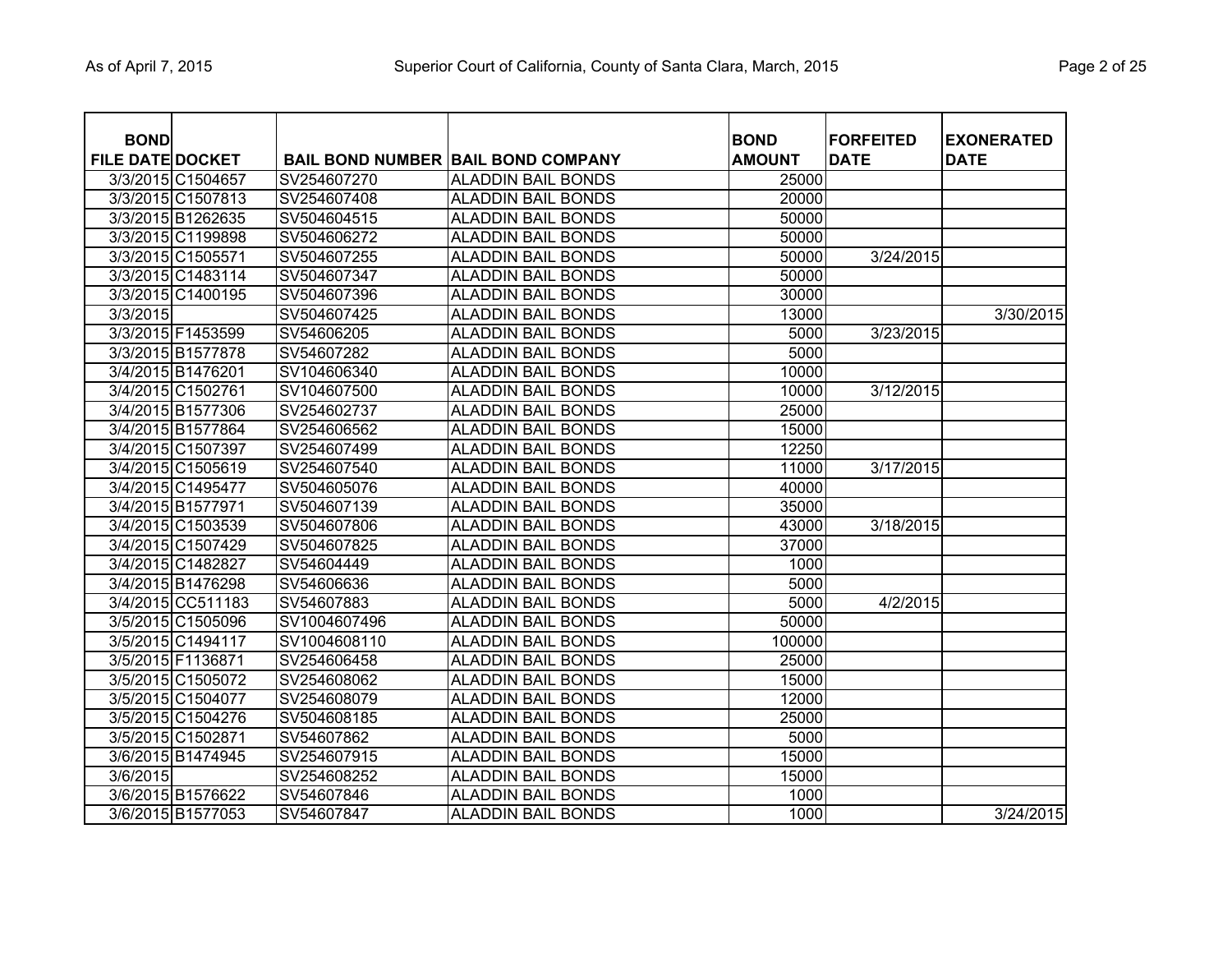| <b>BOND</b>             |                    |             |                                           | <b>BOND</b>   | <b>FORFEITED</b> | <b>EXONERATED</b> |
|-------------------------|--------------------|-------------|-------------------------------------------|---------------|------------------|-------------------|
| <b>FILE DATE DOCKET</b> |                    |             | <b>BAIL BOND NUMBER BAIL BOND COMPANY</b> | <b>AMOUNT</b> | <b>DATE</b>      | <b>DATE</b>       |
|                         | 3/6/2015 B1475718  | SV54607849  | <b>ALADDIN BAIL BONDS</b>                 | 500           |                  | 3/24/2015         |
|                         | 3/6/2015 B1577062  | SV54607850  | <b>ALADDIN BAIL BONDS</b>                 | 500           |                  | 3/24/2015         |
|                         | 3/6/2015 B1476262  | SV54607851  | <b>ALADDIN BAIL BONDS</b>                 | 500           |                  |                   |
|                         | 3/8/2015 C1501617  | SV54605881  | <b>ALADDIN BAIL BONDS</b>                 | 5000          |                  |                   |
|                         | 3/9/2015 F1554609  | SV104608107 | <b>ALADDIN BAIL BONDS</b>                 | 10000         |                  |                   |
| 3/9/2015                |                    | SV104608513 | <b>ALADDIN BAIL BONDS</b>                 | 10000         |                  |                   |
| 3/9/2015                |                    | SV104608839 | <b>ALADDIN BAIL BONDS</b>                 | 10000         |                  |                   |
|                         | 3/9/2015 C1482517  | SV104608998 | <b>ALADDIN BAIL BONDS</b>                 | 7000          |                  |                   |
|                         | 3/9/2015 C1484744  | SV254608052 | <b>ALADDIN BAIL BONDS</b>                 | 15000         |                  |                   |
|                         | 3/9/2015 C1493649  | SV254608674 | <b>ALADDIN BAIL BONDS</b>                 | 25000         |                  |                   |
| 3/9/2015                |                    | SV254608889 | <b>ALADDIN BAIL BONDS</b>                 | 10000         |                  |                   |
|                         | 3/9/2015 C1475449  | SV254608923 | <b>ALADDIN BAIL BONDS</b>                 | 15000         |                  |                   |
| 3/9/2015                |                    | SV254608964 | <b>ALADDIN BAIL BONDS</b>                 | 25000         |                  |                   |
|                         | 3/9/2015 C1504491  | SV254609007 | <b>ALADDIN BAIL BONDS</b>                 | 16000         |                  |                   |
|                         | 3/9/2015 C1481677  | SV254609048 | <b>ALADDIN BAIL BONDS</b>                 | 25000         | 4/2/2015         |                   |
| 3/9/2015                |                    | SV254609307 | <b>ALADDIN BAIL BONDS</b>                 | 10000         |                  |                   |
| 3/9/2015                |                    | SV254609354 | <b>ALADDIN BAIL BONDS</b>                 | 10000         |                  |                   |
|                         | 3/9/2015 C1505128  | SV504608823 | <b>ALADDIN BAIL BONDS</b>                 | 50000         |                  |                   |
| 3/9/2015                |                    | SV504608922 | <b>ALADDIN BAIL BONDS</b>                 | 40000         |                  |                   |
|                         | 3/9/2015 C1507220  | SV504609416 | <b>ALADDIN BAIL BONDS</b>                 | 30000         |                  |                   |
|                         | 3/9/2015 F1450731  | SV54607189  | <b>ALADDIN BAIL BONDS</b>                 | 5000          | 4/2/2015         |                   |
|                         | 3/9/2015 C1502780  | SV54608675  | <b>ALADDIN BAIL BONDS</b>                 | 1000          |                  |                   |
|                         | 3/10/2015 B1476205 | SV104607194 | <b>ALADDIN BAIL BONDS</b>                 | 10000         |                  |                   |
|                         | 3/10/2015 F1449994 | SV104607277 | <b>ALADDIN BAIL BONDS</b>                 | 10000         |                  |                   |
|                         | 3/10/2015 B1474918 | SV104608228 | <b>ALADDIN BAIL BONDS</b>                 | 10000         |                  |                   |
|                         | 3/10/2015 C1502105 | SV104609518 | <b>ALADDIN BAIL BONDS</b>                 | 10000         |                  |                   |
| 3/10/2015               |                    | SV104609729 | <b>ALADDIN BAIL BONDS</b>                 | 10000         |                  |                   |
|                         | 3/10/2015 B1577972 | SV254609068 | <b>ALADDIN BAIL BONDS</b>                 | 20000         |                  |                   |
|                         | 3/10/2015 C1360282 | SV254609499 | <b>ALADDIN BAIL BONDS</b>                 | 10000         |                  |                   |
| 3/10/2015               |                    | SV254609546 | <b>ALADDIN BAIL BONDS</b>                 | 25000         |                  |                   |
| 3/10/2015               |                    | SV254609702 | <b>ALADDIN BAIL BONDS</b>                 | 25000         |                  |                   |
|                         | 3/10/2015 C1494054 | SV254609743 | <b>ALADDIN BAIL BONDS</b>                 | 11000         |                  |                   |
|                         | 3/10/2015 B1577208 | SV504608112 | <b>ALADDIN BAIL BONDS</b>                 | 25000         |                  |                   |
|                         | 3/10/2015 B1475626 | SV504608232 | <b>ALADDIN BAIL BONDS</b>                 | 50000         |                  |                   |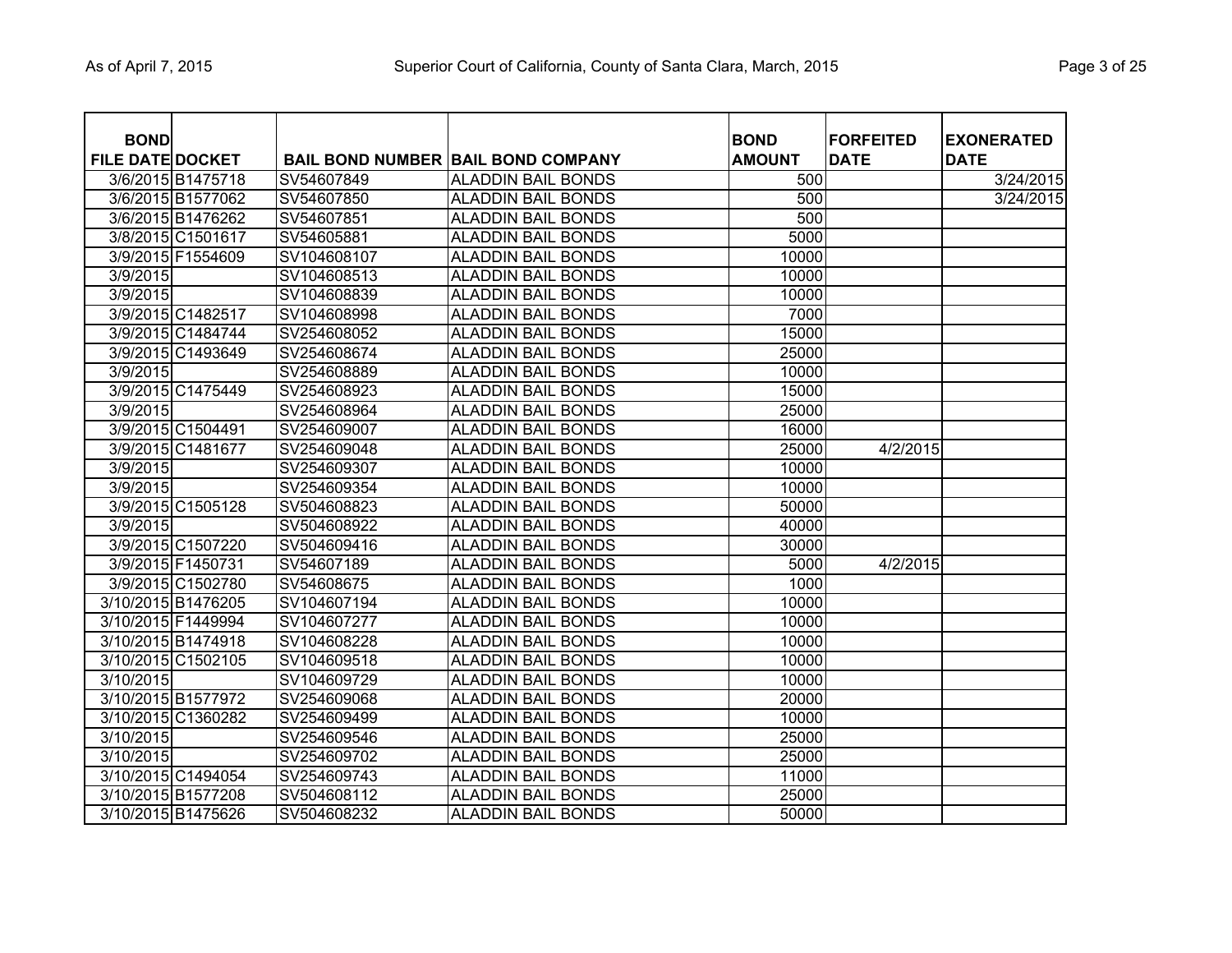| <b>BOND</b><br><b>FILE DATE DOCKET</b> |              | <b>BAIL BOND NUMBER BAIL BOND COMPANY</b> | <b>BOND</b><br><b>AMOUNT</b> | <b>FORFEITED</b><br><b>DATE</b> | <b>EXONERATED</b><br><b>DATE</b> |
|----------------------------------------|--------------|-------------------------------------------|------------------------------|---------------------------------|----------------------------------|
| 3/10/2015                              | SV504609522  | <b>ALADDIN BAIL BONDS</b>                 | 25000                        |                                 |                                  |
| 3/10/2015 C1507175                     | SV504609680  | <b>ALADDIN BAIL BONDS</b>                 | 30000                        |                                 |                                  |
| 3/10/2015 C1506014                     | SV504609682  | <b>ALADDIN BAIL BONDS</b>                 | 30000                        |                                 |                                  |
| 3/10/2015 B1474238                     | SV54604507   | <b>ALADDIN BAIL BONDS</b>                 | 5000                         |                                 |                                  |
| 3/10/2015 F1554314                     | SV54607267   | <b>ALADDIN BAIL BONDS</b>                 | 5000                         |                                 |                                  |
| 3/10/2015 C1503024                     | SV54609701   | <b>ALADDIN BAIL BONDS</b>                 | 5000                         | 3/11/2015                       |                                  |
| 3/10/2015 C1497836                     | SV54609767   | <b>ALADDIN BAIL BONDS</b>                 | 5000                         |                                 |                                  |
| 3/11/2015 C1505658                     | SV1004610039 | <b>ALADDIN BAIL BONDS</b>                 | 75000                        |                                 |                                  |
| 3/11/2015 C1474381                     | SV104607385  | <b>ALADDIN BAIL BONDS</b>                 | 10000                        |                                 |                                  |
| 3/11/2015 C1496584                     | SV104608683  | <b>ALADDIN BAIL BONDS</b>                 | 10000                        |                                 |                                  |
| 3/11/2015 C1490569                     | SV104610008  | <b>ALADDIN BAIL BONDS</b>                 | 5000                         |                                 |                                  |
| 3/11/2015 C1506160                     | SV2504609897 | <b>ALADDIN BAIL BONDS</b>                 | 250000                       |                                 |                                  |
| 3/11/2015 B1578315                     | SV254608353  | <b>ALADDIN BAIL BONDS</b>                 | 15000                        |                                 |                                  |
| 3/11/2015 B1577884                     | SV254608614  | <b>ALADDIN BAIL BONDS</b>                 | 10000                        |                                 |                                  |
| 3/11/2015 C1485998                     | SV254608662  | <b>ALADDIN BAIL BONDS</b>                 | 10000                        |                                 |                                  |
| 3/11/2015 F1554737                     | SV254608944  | <b>ALADDIN BAIL BONDS</b>                 | 15000                        |                                 | 3/24/2015                        |
| 3/11/2015 B1474273                     | SV254609121  | <b>ALADDIN BAIL BONDS</b>                 | 25000                        |                                 | 3/20/2015                        |
| 3/11/2015                              | SV254609244  | <b>ALADDIN BAIL BONDS</b>                 | 16000                        |                                 |                                  |
| 3/11/2015 F1554253                     | SV254609754  | <b>ALADDIN BAIL BONDS</b>                 | 20000                        |                                 |                                  |
| 3/11/2015 C1505661                     | SV254610076  | <b>ALADDIN BAIL BONDS</b>                 | 25000                        |                                 |                                  |
| 3/11/2015 C1501619                     | SV254610077  | <b>ALADDIN BAIL BONDS</b>                 | 11000                        |                                 |                                  |
| 3/11/2015 C1478625                     | SV504608686  | <b>ALADDIN BAIL BONDS</b>                 | 30000                        | 3/27/2015                       |                                  |
| 3/11/2015 C1506030                     | SV504609032  | <b>ALADDIN BAIL BONDS</b>                 | 50000                        |                                 |                                  |
| 3/11/2015 B1578057                     | SV504609383  | <b>ALADDIN BAIL BONDS</b>                 | 15000                        |                                 |                                  |
| 3/11/2015 C1505994                     | SV504609790  | <b>ALADDIN BAIL BONDS</b>                 | 25000                        |                                 |                                  |
| 3/11/2015 C1503354                     | SV54609619   | <b>ALADDIN BAIL BONDS</b>                 | 5000                         |                                 |                                  |
| 3/11/2015                              | SV54609997   | <b>ALADDIN BAIL BONDS</b>                 | 1000                         |                                 |                                  |
| 3/11/2015 C1504022                     | SV54610000   | <b>ALADDIN BAIL BONDS</b>                 | 5000                         |                                 |                                  |
| 3/11/2015                              | SV54610083   | <b>ALADDIN BAIL BONDS</b>                 | 1000                         |                                 |                                  |
| 3/11/2015                              | SV54610089   | <b>ALADDIN BAIL BONDS</b>                 | 1000                         |                                 |                                  |
| 3/12/2015 C1503435                     | SV104610194  | <b>ALADDIN BAIL BONDS</b>                 | 10000                        |                                 |                                  |
| 3/12/2015 C1505655                     | SV104610287  | <b>ALADDIN BAIL BONDS</b>                 | 5000                         |                                 |                                  |
| 3/12/2015                              | SV104610294  | <b>ALADDIN BAIL BONDS</b>                 | 10000                        |                                 |                                  |
| 3/12/2015 C1234631                     | SV104610298  | <b>ALADDIN BAIL BONDS</b>                 | 6000                         |                                 |                                  |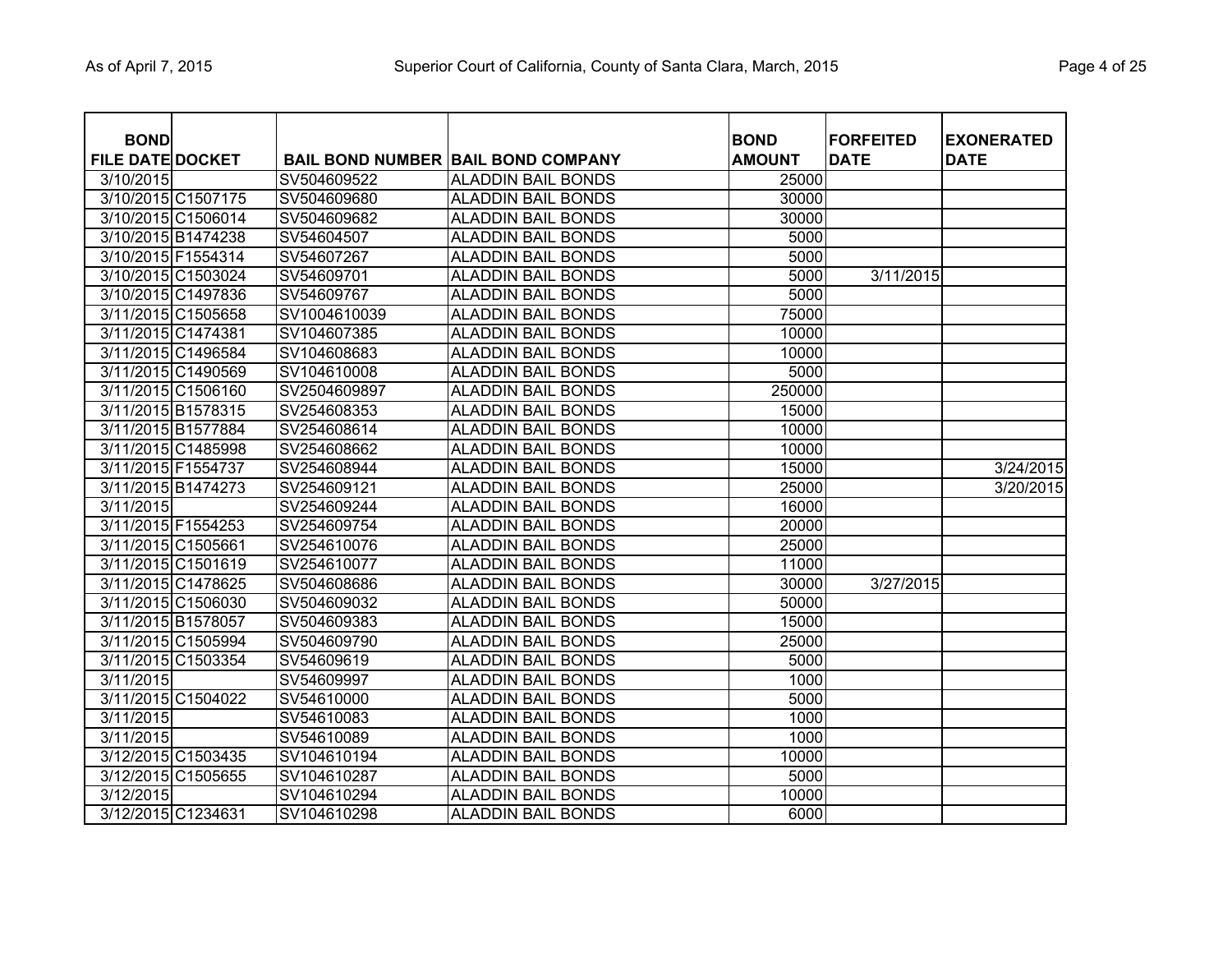| Page 5 of 25 |  |  |
|--------------|--|--|
|--------------|--|--|

| <b>BOND</b><br><b>FILE DATE DOCKET</b> |                    |              | <b>BAIL BOND NUMBER BAIL BOND COMPANY</b> | <b>BOND</b><br><b>AMOUNT</b> | <b>FORFEITED</b><br><b>DATE</b> | <b>EXONERATED</b><br><b>DATE</b> |
|----------------------------------------|--------------------|--------------|-------------------------------------------|------------------------------|---------------------------------|----------------------------------|
| 3/12/2015 B1578341                     |                    | SV254609553  | <b>ALADDIN BAIL BONDS</b>                 | 16000                        |                                 |                                  |
| 3/12/2015 B1578378                     |                    | SV254609789  | <b>ALADDIN BAIL BONDS</b>                 | 15000                        |                                 |                                  |
| 3/12/2015 C1506715                     |                    | SV254610322  | <b>ALADDIN BAIL BONDS</b>                 | 20000                        |                                 |                                  |
| 3/12/2015 C1506763                     |                    | SV254610341  | <b>ALADDIN BAIL BONDS</b>                 | 14000                        |                                 | 3/25/2015                        |
| 3/12/2015 C1495241                     |                    | SV504610195  | <b>ALADDIN BAIL BONDS</b>                 | 35000                        |                                 |                                  |
| 3/12/2015 C1507259                     |                    | SV504610297  | <b>ALADDIN BAIL BONDS</b>                 | 31000                        |                                 |                                  |
| 3/12/2015 C1505124                     |                    | SV54610319   | <b>ALADDIN BAIL BONDS</b>                 | 3000                         |                                 |                                  |
| 3/13/2015 B1472808                     |                    | SV254609608  | <b>ALADDIN BAIL BONDS</b>                 | 15000                        |                                 |                                  |
| 3/13/2015 B1370118                     |                    | SV254609609  | <b>ALADDIN BAIL BONDS</b>                 | 15000                        |                                 |                                  |
| 3/13/2015 F1452615                     |                    | SV254610224  | <b>ALADDIN BAIL BONDS</b>                 | 15000                        |                                 |                                  |
| 3/13/2015 C1505684                     |                    | SV254610504  | <b>ALADDIN BAIL BONDS</b>                 | 11000                        | 3/17/2015                       |                                  |
| 3/13/2015 F1554711                     |                    | SV504610445  | <b>ALADDIN BAIL BONDS</b>                 | 35000                        |                                 |                                  |
| 3/13/2015 C1507593                     |                    | SV504610466  | <b>ALADDIN BAIL BONDS</b>                 | 35000                        |                                 |                                  |
| 3/13/2015 B1472211                     |                    | SV54609610   | <b>ALADDIN BAIL BONDS</b>                 | 1000                         |                                 |                                  |
| 3/13/2015 C1477095                     |                    | SV54610776   | <b>ALADDIN BAIL BONDS</b>                 | 5000                         |                                 |                                  |
|                                        | 3/16/2015 C1507249 | SV1004611156 | <b>ALADDIN BAIL BONDS</b>                 | 60000                        |                                 |                                  |
| 3/16/2015 C1498110                     |                    | SV104611168  | <b>ALADDIN BAIL BONDS</b>                 | 10000                        |                                 |                                  |
| 3/16/2015                              |                    | SV104611638  | <b>ALADDIN BAIL BONDS</b>                 | 10000                        |                                 |                                  |
| 3/16/2015 B1157441                     |                    | SV254608670  | <b>ALADDIN BAIL BONDS</b>                 | 25000                        |                                 |                                  |
|                                        | 3/16/2015 C1503599 | SV254608821  | <b>ALADDIN BAIL BONDS</b>                 | 15000                        |                                 |                                  |
| 3/16/2015 B1369710                     |                    | SV254610254  | <b>ALADDIN BAIL BONDS</b>                 | 25000                        |                                 |                                  |
| 3/16/2015 C1480169                     |                    | SV254610255  | <b>ALADDIN BAIL BONDS</b>                 | 25000                        |                                 |                                  |
| 3/16/2015                              |                    | SV254610707  | <b>ALADDIN BAIL BONDS</b>                 | 10000                        |                                 |                                  |
| 3/16/2015 C1506787                     |                    | SV254610730  | <b>ALADDIN BAIL BONDS</b>                 | 16000                        | 3/27/2015                       |                                  |
| 3/16/2015 C1507784                     |                    | SV254611093  | <b>ALADDIN BAIL BONDS</b>                 | 10000                        |                                 |                                  |
| 3/16/2015 C1506760                     |                    | SV254611193  | <b>ALADDIN BAIL BONDS</b>                 | 11000                        |                                 |                                  |
| 3/16/2015                              |                    | SV254611428  | <b>ALADDIN BAIL BONDS</b>                 | 1000                         |                                 |                                  |
| 3/16/2015                              |                    | SV254611465  | <b>ALADDIN BAIL BONDS</b>                 | 15000                        |                                 |                                  |
| 3/16/2015                              |                    | SV254611470  | <b>ALADDIN BAIL BONDS</b>                 | 15000                        |                                 |                                  |
| 3/16/2015 C1490880                     |                    | SV254611542  | <b>ALADDIN BAIL BONDS</b>                 | 15000                        |                                 |                                  |
|                                        | 3/16/2015 C1476640 | SV254611543  | <b>ALADDIN BAIL BONDS</b>                 | 15000                        |                                 |                                  |
| 3/16/2015 C1365808                     |                    | SV254611544  | <b>ALADDIN BAIL BONDS</b>                 | 15000                        |                                 |                                  |
| 3/16/2015                              |                    | SV504610602  | <b>ALADDIN BAIL BONDS</b>                 | 20000                        |                                 |                                  |
| 3/16/2015                              |                    | SV504610701  | <b>ALADDIN BAIL BONDS</b>                 | 15000                        |                                 |                                  |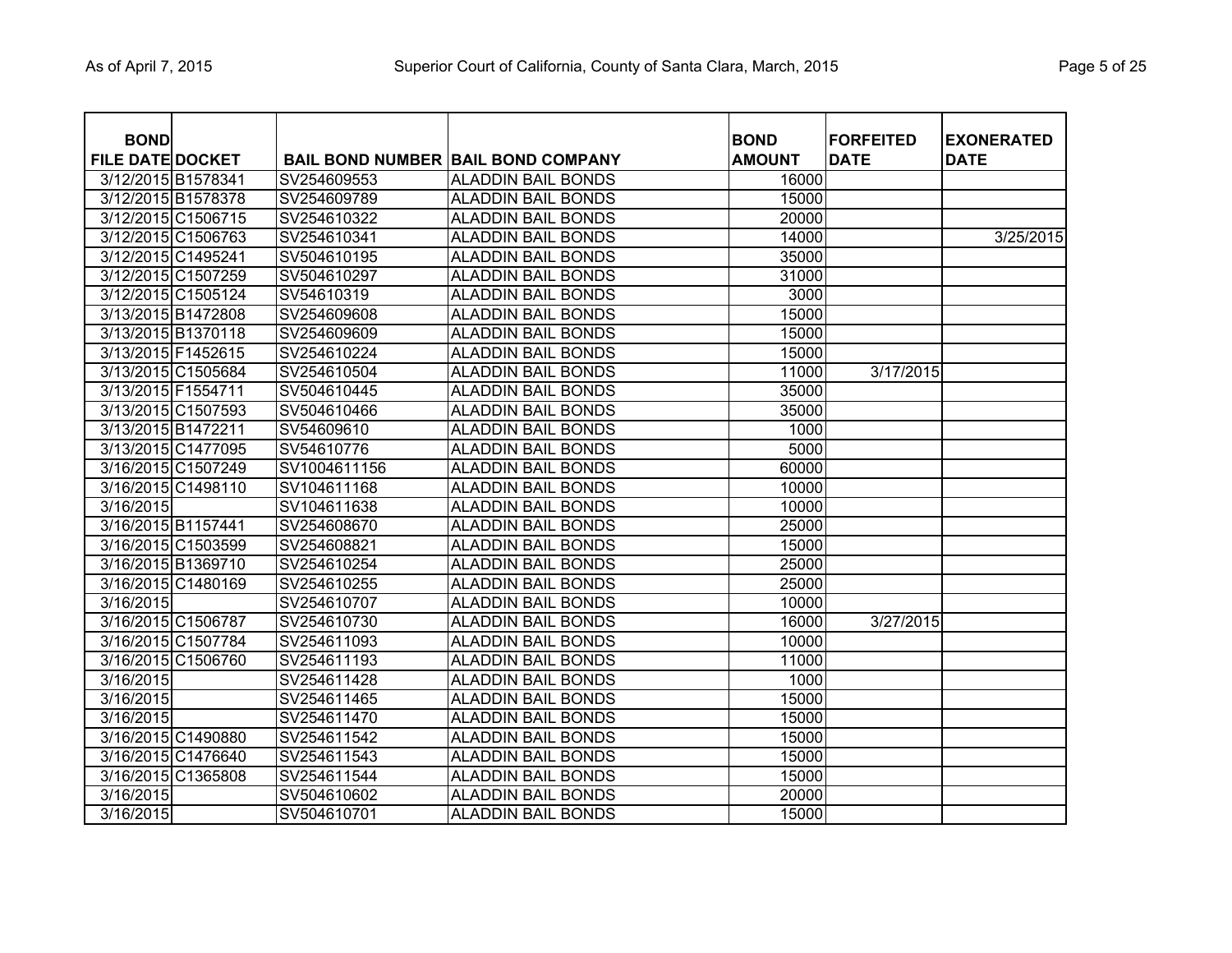|  | Page 6 of 25 |  |  |  |
|--|--------------|--|--|--|
|--|--------------|--|--|--|

| <b>BOND</b><br><b>FILE DATE DOCKET</b> |                    |              | <b>BAIL BOND NUMBER BAIL BOND COMPANY</b> | <b>BOND</b><br><b>AMOUNT</b> | <b>FORFEITED</b><br><b>DATE</b> | <b>EXONERATED</b><br><b>DATE</b> |
|----------------------------------------|--------------------|--------------|-------------------------------------------|------------------------------|---------------------------------|----------------------------------|
| 3/16/2015 C1483015                     |                    | SV504610979  | <b>ALADDIN BAIL BONDS</b>                 | 50000                        |                                 |                                  |
| 3/16/2015                              |                    | SV504611066  | <b>ALADDIN BAIL BONDS</b>                 | 25000                        |                                 |                                  |
| 3/16/2015 C1497556                     |                    | SV504611170  | <b>ALADDIN BAIL BONDS</b>                 | 50000                        |                                 |                                  |
| 3/16/2015                              |                    | SV504611179  | <b>ALADDIN BAIL BONDS</b>                 | 30000                        |                                 |                                  |
| 3/16/2015                              |                    | SV504611387  | <b>ALADDIN BAIL BONDS</b>                 | 40000                        |                                 |                                  |
| 3/16/2015                              |                    | SV504611424  | <b>ALADDIN BAIL BONDS</b>                 | 46000                        |                                 |                                  |
| 3/16/2015 C1368190                     |                    | SV54609700   | <b>ALADDIN BAIL BONDS</b>                 | 3000                         |                                 |                                  |
| 3/16/2015 C1487056                     |                    | SV54609887   | <b>ALADDIN BAIL BONDS</b>                 | 5000                         |                                 |                                  |
| 3/16/2015 C1495148                     |                    | SV54611169   | <b>ALADDIN BAIL BONDS</b>                 | 1000                         |                                 |                                  |
| 3/16/2015 C1505723                     |                    | SV54611366   | <b>ALADDIN BAIL BONDS</b>                 | 5000                         |                                 |                                  |
| 3/17/2015 C1492841                     |                    | SV1004611766 | <b>ALADDIN BAIL BONDS</b>                 | 75000                        | 3/23/2015                       | 3/23/2015                        |
| 3/17/2015 B1473325                     |                    | SV254610539  | <b>ALADDIN BAIL BONDS</b>                 | 20000                        |                                 |                                  |
| 3/17/2015 B1577212                     |                    | SV254610614  | <b>ALADDIN BAIL BONDS</b>                 | 10000                        |                                 |                                  |
| 3/17/2015 C1493656                     |                    | SV254611854  | <b>ALADDIN BAIL BONDS</b>                 | 25000                        |                                 |                                  |
| 3/17/2015                              |                    | SV254611948  | <b>ALADDIN BAIL BONDS</b>                 | 11250                        |                                 |                                  |
| 3/17/2015 C1401029                     |                    | SV54611797   | <b>ALADDIN BAIL BONDS</b>                 | 2000                         |                                 |                                  |
| 3/17/2015 C1497890                     |                    | SV54611808   | <b>ALADDIN BAIL BONDS</b>                 | 5000                         |                                 |                                  |
| 3/17/2015 C1498820                     |                    | SV54611855   | <b>ALADDIN BAIL BONDS</b>                 | 2000                         |                                 |                                  |
| 3/18/2015 C1491948                     |                    | SV1004610551 | <b>ALADDIN BAIL BONDS</b>                 | 85000                        |                                 |                                  |
| 3/18/2015 B1576668                     |                    | SV104610359  | <b>ALADDIN BAIL BONDS</b>                 | 10000                        |                                 |                                  |
| 3/18/2015 B1577885                     |                    | SV104610488  | <b>ALADDIN BAIL BONDS</b>                 | 10000                        |                                 |                                  |
| 3/18/2015 F1033798                     |                    | SV104610739  | <b>ALADDIN BAIL BONDS</b>                 | 10000                        |                                 |                                  |
| 3/18/2015 FF826032                     |                    | SV104610740  | <b>ALADDIN BAIL BONDS</b>                 | 10000                        |                                 |                                  |
| 3/18/2015 C1499697                     |                    | SV104611139  | <b>ALADDIN BAIL BONDS</b>                 | 10000                        |                                 |                                  |
| 3/18/2015 F1453239                     |                    | SV104611558  | <b>ALADDIN BAIL BONDS</b>                 | 10000                        |                                 |                                  |
| 3/18/2015 B1473271                     |                    | SV104611957  | <b>ALADDIN BAIL BONDS</b>                 | 10000                        |                                 |                                  |
| 3/18/2015                              |                    | SV104612067  | <b>ALADDIN BAIL BONDS</b>                 | 10000                        |                                 |                                  |
| 3/18/2015 C1506149                     |                    | SV104612163  | <b>ALADDIN BAIL BONDS</b>                 | 10000                        |                                 |                                  |
| 3/18/2015 B1262403                     |                    | SV254600083  | <b>ALADDIN BAIL BONDS</b>                 | 10000                        |                                 |                                  |
| 3/18/2015 C1499036                     |                    | SV254610262  | <b>ALADDIN BAIL BONDS</b>                 | 25000                        |                                 |                                  |
| 3/18/2015 F1451243                     |                    | SV254611306  | <b>ALADDIN BAIL BONDS</b>                 | 15000                        |                                 |                                  |
|                                        | 3/18/2015 CC631339 | SV254611983  | <b>ALADDIN BAIL BONDS</b>                 | 25000                        |                                 |                                  |
| 3/18/2015                              |                    | SV254611996  | <b>ALADDIN BAIL BONDS</b>                 | 17000                        |                                 |                                  |
| 3/18/2015 C1503684                     |                    | SV254612105  | <b>ALADDIN BAIL BONDS</b>                 | 25000                        |                                 |                                  |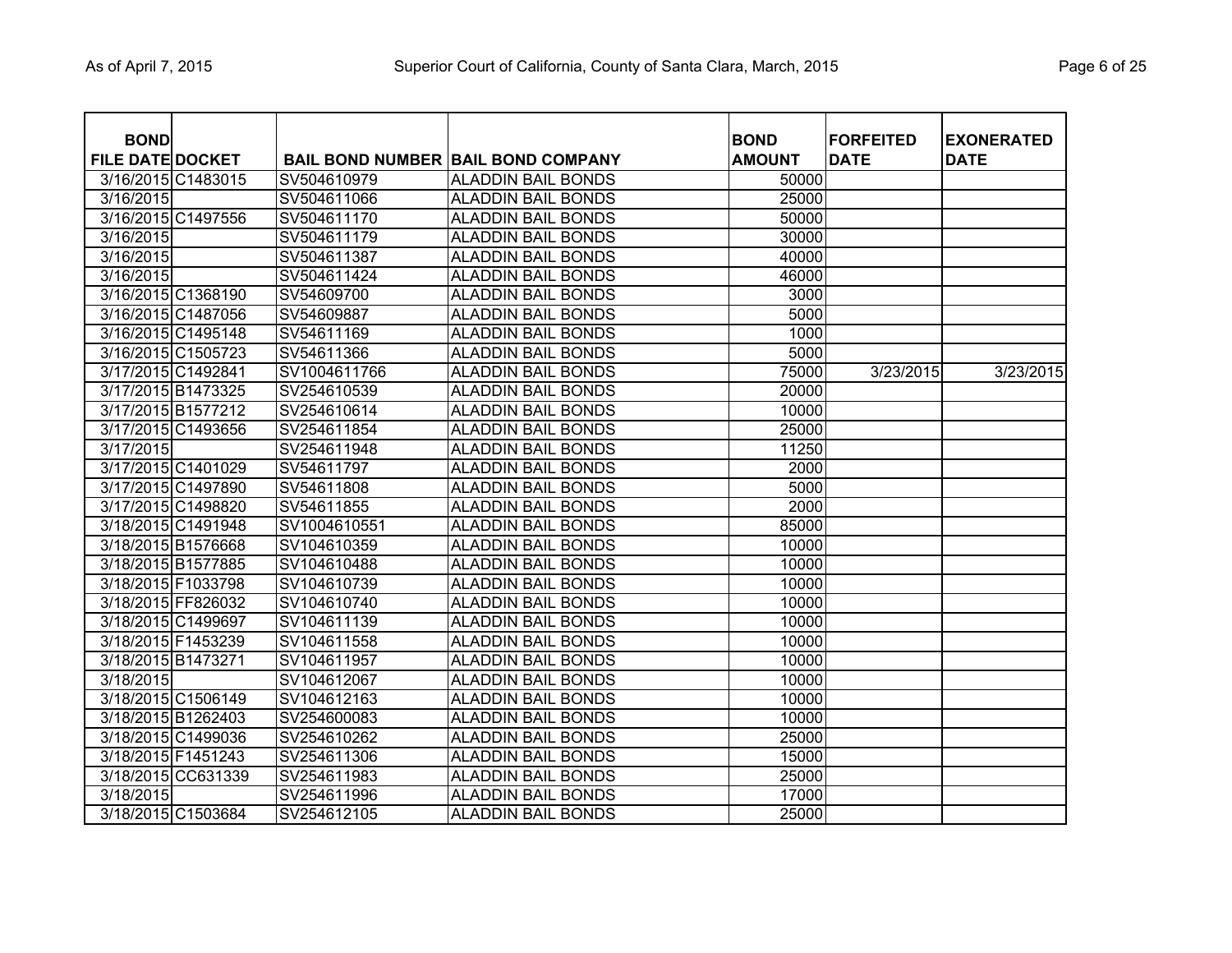| <b>BOND</b>             |                    |              |                                           | <b>BOND</b>   | <b>FORFEITED</b> | <b>EXONERATED</b> |
|-------------------------|--------------------|--------------|-------------------------------------------|---------------|------------------|-------------------|
| <b>FILE DATE DOCKET</b> |                    |              | <b>BAIL BOND NUMBER BAIL BOND COMPANY</b> | <b>AMOUNT</b> | <b>DATE</b>      | <b>DATE</b>       |
|                         | 3/18/2015 C1505488 | SV254612144  | <b>ALADDIN BAIL BONDS</b>                 | 25000         |                  |                   |
| 3/18/2015 F1451977      |                    | SV504611014  | <b>ALADDIN BAIL BONDS</b>                 | 25000         |                  | 3/25/2015         |
|                         | 3/18/2015 C1504473 | SV504612195  | <b>ALADDIN BAIL BONDS</b>                 | 36000         |                  |                   |
| 3/18/2015               |                    | SV54610918   | <b>ALADDIN BAIL BONDS</b>                 | 5000          |                  |                   |
|                         | 3/19/2015 C1506356 | SV1004612781 | <b>ALADDIN BAIL BONDS</b>                 | 90000         |                  |                   |
|                         | 3/19/2015 C1503072 | SV104611673  | <b>ALADDIN BAIL BONDS</b>                 | 6000          |                  |                   |
| 3/19/2015 B1578252      |                    | SV104612117  | <b>ALADDIN BAIL BONDS</b>                 | 10000         |                  |                   |
|                         | 3/19/2015 C1495679 | SV104612370  | <b>ALADDIN BAIL BONDS</b>                 | 6000          |                  |                   |
|                         | 3/19/2015 C1503690 | SV104612756  | <b>ALADDIN BAIL BONDS</b>                 | 1000          |                  |                   |
|                         | 3/19/2015 C1493334 | SV104612849  | <b>ALADDIN BAIL BONDS</b>                 | 10000         |                  |                   |
| 3/19/2015               |                    | SV104612850  | <b>ALADDIN BAIL BONDS</b>                 | 7000          |                  |                   |
|                         | 3/19/2015 BB937994 | SV254609862  | <b>ALADDIN BAIL BONDS</b>                 | 25000         |                  |                   |
| 3/19/2015               |                    | SV254611200  | <b>ALADDIN BAIL BONDS</b>                 | 16000         |                  |                   |
|                         | 3/19/2015 C1499729 | SV254612304  | <b>ALADDIN BAIL BONDS</b>                 | 20000         |                  |                   |
| 3/19/2015 C1494591      |                    | SV254612369  | <b>ALADDIN BAIL BONDS</b>                 | 20000         |                  |                   |
| 3/19/2015 B1578288      |                    | SV504611483  | ALADDIN BAIL BONDS                        | 30000         |                  |                   |
|                         | 3/19/2015 C1505996 | SV504612840  | <b>ALADDIN BAIL BONDS</b>                 | 50000         |                  |                   |
| 3/19/2015 B1578225      |                    | SV50461866   | <b>ALADDIN BAIL BONDS</b>                 | 40000         |                  |                   |
| 3/19/2015               |                    | SV54610752   | <b>ALADDIN BAIL BONDS</b>                 | 5000          |                  |                   |
|                         | 3/19/2015 B1476123 | SV54610919   | <b>ALADDIN BAIL BONDS</b>                 | 5000          |                  |                   |
| 3/19/2015 F1554768      |                    | SV54612134   | <b>ALADDIN BAIL BONDS</b>                 | 5000          |                  |                   |
| 3/19/2015               |                    | SV54612308   | <b>ALADDIN BAIL BONDS</b>                 | 3000          |                  |                   |
|                         | 3/20/2015 B1476379 | SV1004261600 | <b>ALADDIN BAIL BONDS</b>                 | 75000         |                  |                   |
|                         | 3/20/2015 C1505537 | SV1004612920 | <b>ALADDIN BAIL BONDS</b>                 | 25000         |                  |                   |
|                         | 3/20/2015 C1494796 | SV104612871  | <b>ALADDIN BAIL BONDS</b>                 | 5000          |                  |                   |
| 3/20/2015 F1554608      |                    | SV254612247  | <b>ALADDIN BAIL BONDS</b>                 | 15000         |                  |                   |
| 3/20/2015 F1554810      |                    | SV254612772  | <b>ALADDIN BAIL BONDS</b>                 | 19000         | 4/3/2015         |                   |
| 3/20/2015 F1554608      |                    | SV254612820  | <b>ALADDIN BAIL BONDS</b>                 | 15000         |                  |                   |
| 3/20/2015               |                    | SV254613181  | <b>ALADDIN BAIL BONDS</b>                 | 15000         |                  |                   |
|                         | 3/20/2015 C1506688 | SV254613196  | <b>ALADDIN BAIL BONDS</b>                 | 25000         |                  |                   |
| 3/20/2015               |                    | SV254613207  | <b>ALADDIN BAIL BONDS</b>                 | 20000         |                  |                   |
|                         | 3/20/2015 C1505437 | SV254613449  | <b>ALADDIN BAIL BONDS</b>                 | 25000         |                  |                   |
|                         | 3/20/2015 C1507390 | SV504613183  | <b>ALADDIN BAIL BONDS</b>                 | 26000         |                  |                   |
|                         | 3/20/2015 C1505586 | SV504613194  | <b>ALADDIN BAIL BONDS</b>                 | 40000         |                  |                   |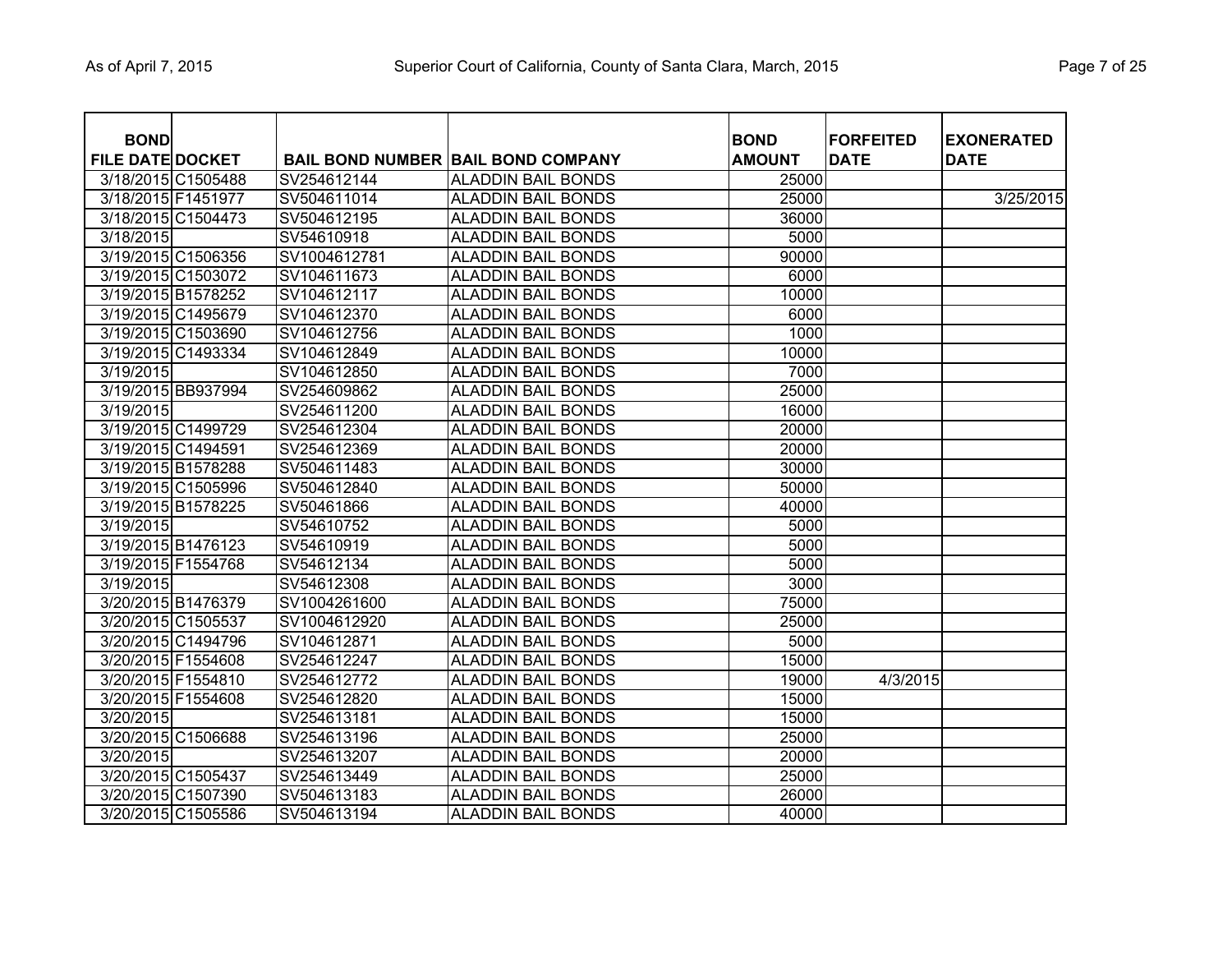| Page 8 of 25 |  |
|--------------|--|
|--------------|--|

| <b>BOND</b><br><b>FILE DATE DOCKET</b> |                    |              | <b>BAIL BOND NUMBER BAIL BOND COMPANY</b> | <b>BOND</b><br><b>AMOUNT</b> | <b>FORFEITED</b><br><b>DATE</b> | <b>EXONERATED</b><br><b>DATE</b> |
|----------------------------------------|--------------------|--------------|-------------------------------------------|------------------------------|---------------------------------|----------------------------------|
| 3/20/2015 C1506371                     |                    | SV54613179   | <b>ALADDIN BAIL BONDS</b>                 | 5000                         |                                 | 3/30/2015                        |
|                                        | 3/20/2015 C1476647 | SV54613220   | <b>ALADDIN BAIL BONDS</b>                 | 5000                         |                                 |                                  |
|                                        | 3/20/2015 C1372109 | SV54613221   | <b>ALADDIN BAIL BONDS</b>                 | 5000                         |                                 |                                  |
| 3/20/2015 C1492981                     |                    | SV54613222   | <b>ALADDIN BAIL BONDS</b>                 | 5000                         |                                 |                                  |
|                                        | 3/23/2015 B1578099 | SV1004612411 | <b>ALADDIN BAIL BONDS</b>                 | 100000                       |                                 |                                  |
|                                        | 3/23/2015 C1506690 | SV1004613533 | <b>ALADDIN BAIL BONDS</b>                 | 75000                        |                                 |                                  |
|                                        | 3/23/2015 C1507589 | SV1004613886 | <b>ALADDIN BAIL BONDS</b>                 | 51000                        |                                 |                                  |
|                                        | 3/23/2015 C1494345 | SV104610698  | <b>ALADDIN BAIL BONDS</b>                 | 6000                         |                                 |                                  |
|                                        | 3/23/2015 C1372176 | SV104611825  | <b>ALADDIN BAIL BONDS</b>                 | 7000                         |                                 |                                  |
|                                        | 3/23/2015 C1491684 | SV104612222  | <b>ALADDIN BAIL BONDS</b>                 | 10000                        |                                 |                                  |
|                                        | 3/23/2015 C1505329 | SV104612354  | <b>ALADDIN BAIL BONDS</b>                 | 5000                         |                                 |                                  |
|                                        | 3/23/2015 C1504459 | SV104612762  | <b>ALADDIN BAIL BONDS</b>                 | 10000                        |                                 |                                  |
| 3/23/2015                              |                    | SV104613725  | <b>ALADDIN BAIL BONDS</b>                 | 6000                         |                                 |                                  |
| 3/23/2015 F1554873                     |                    | SV104613726  | <b>ALADDIN BAIL BONDS</b>                 | 10000                        |                                 |                                  |
|                                        | 3/23/2015 C1506352 | SV104613743  | <b>ALADDIN BAIL BONDS</b>                 | 10000                        |                                 |                                  |
|                                        | 3/23/2015 C1502872 | SV104613910  | <b>ALADDIN BAIL BONDS</b>                 | 10000                        |                                 |                                  |
| 3/23/2015 F1554839                     |                    | SV254613256  | <b>ALADDIN BAIL BONDS</b>                 | 11000                        |                                 |                                  |
| 3/23/2015                              |                    | SV254613399  | <b>ALADDIN BAIL BONDS</b>                 | 16000                        |                                 |                                  |
| 3/23/2015                              |                    | SV254613402  | <b>ALADDIN BAIL BONDS</b>                 | 15000                        |                                 |                                  |
| 3/23/2015                              |                    | SV254613511  | <b>ALADDIN BAIL BONDS</b>                 | 20000                        |                                 |                                  |
| 3/23/2015                              |                    | SV254614090  | <b>ALADDIN BAIL BONDS</b>                 | 15000                        |                                 |                                  |
| 3/23/2015 F1452469                     |                    | SV254614177  | <b>ALADDIN BAIL BONDS</b>                 | 15000                        |                                 |                                  |
| 3/23/2015 F1554809                     |                    | SV504612856  | <b>ALADDIN BAIL BONDS</b>                 | 26250                        |                                 |                                  |
| 3/23/2015 F1554552                     |                    | SV504612949  | <b>ALADDIN BAIL BONDS</b>                 | 44000                        |                                 |                                  |
|                                        | 3/23/2015 C1400214 | SV54612798   | <b>ALADDIN BAIL BONDS</b>                 | 5000                         |                                 |                                  |
|                                        | 3/23/2015 B1576797 | SV54612851   | <b>ALADDIN BAIL BONDS</b>                 | 3000                         |                                 |                                  |
|                                        | 3/23/2015 C1497858 | SV54613178   | <b>ALADDIN BAIL BONDS</b>                 | 5000                         |                                 |                                  |
|                                        | 3/23/2015 C1506373 | SV54613577   | <b>ALADDIN BAIL BONDS</b>                 | 5000                         |                                 |                                  |
| 3/23/2015                              |                    | SV54613860   | <b>ALADDIN BAIL BONDS</b>                 | 5000                         |                                 |                                  |
| 3/23/2015                              |                    | SV54613911   | <b>ALADDIN BAIL BONDS</b>                 | 1000                         |                                 |                                  |
|                                        | 3/24/2015 C1501959 | SV1004614499 | <b>ALADDIN BAIL BONDS</b>                 | 25000                        |                                 |                                  |
|                                        | 3/24/2015 B1367738 | SV104261463  | <b>ALADDIN BAIL BONDS</b>                 | 10000                        |                                 |                                  |
|                                        | 3/24/2015 C1490737 | SV104610969  | <b>ALADDIN BAIL BONDS</b>                 | 10000                        |                                 |                                  |
| 3/24/2015                              |                    | SV104612266  | <b>ALADDIN BAIL BONDS</b>                 | 10000                        |                                 |                                  |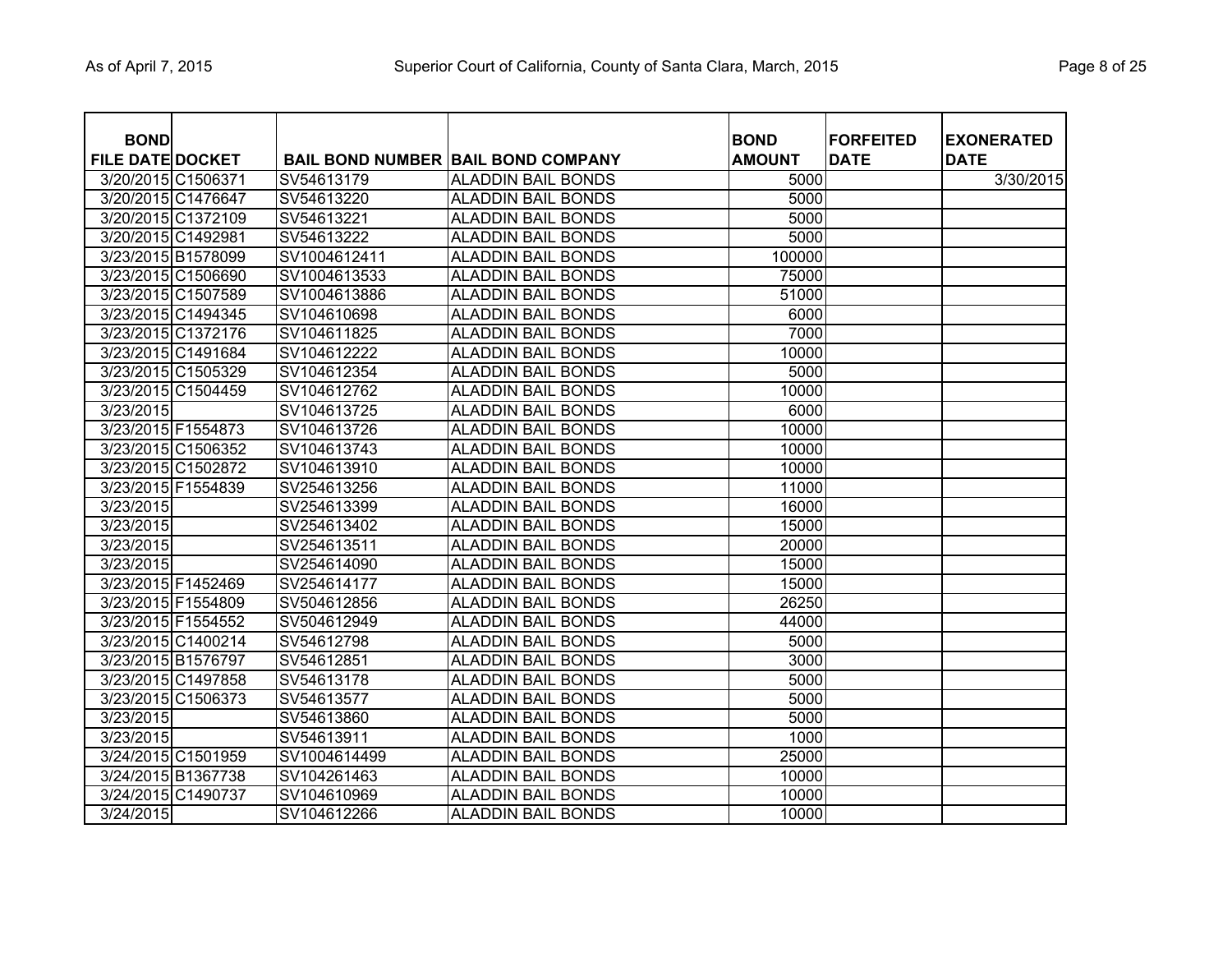| <b>BOND</b>             |                    |              |                                           | <b>BOND</b>   | <b>FORFEITED</b> | <b>EXONERATED</b> |
|-------------------------|--------------------|--------------|-------------------------------------------|---------------|------------------|-------------------|
| <b>FILE DATE DOCKET</b> |                    |              | <b>BAIL BOND NUMBER BAIL BOND COMPANY</b> | <b>AMOUNT</b> | <b>DATE</b>      | <b>DATE</b>       |
| 3/24/2015               |                    | SV104612701  | <b>ALADDIN BAIL BONDS</b>                 | 10000         |                  |                   |
| 3/24/2015               |                    | SV104614521  | <b>ALADDIN BAIL BONDS</b>                 | 7500          |                  |                   |
|                         | 3/24/2015 C1353309 | SV254614466  | <b>ALADDIN BAIL BONDS</b>                 | 10000         |                  |                   |
|                         | 3/24/2015 C1504857 | SV254614513  | <b>ALADDIN BAIL BONDS</b>                 | 15000         |                  |                   |
|                         | 3/24/2015 C1489169 | SV254614514  | <b>ALADDIN BAIL BONDS</b>                 | 15000         |                  |                   |
|                         | 3/24/2015 C1484638 | SV254614515  | <b>ALADDIN BAIL BONDS</b>                 | 15000         |                  |                   |
|                         | 3/24/2015 C1356574 | SV254614520  | <b>ALADDIN BAIL BONDS</b>                 | 20000         | 4/3/2015         |                   |
| 3/24/2015 B1262771      |                    | SV504613507  | <b>ALADDIN BAIL BONDS</b>                 | 40000         |                  |                   |
|                         | 3/24/2015 C1496725 | SV504614314  | <b>ALADDIN BAIL BONDS</b>                 | 30000         |                  |                   |
| 3/24/2015               |                    | SV504614406  | <b>ALADDIN BAIL BONDS</b>                 | 35000         |                  |                   |
| 3/24/2015 C1490401      |                    | SV504614516  | <b>ALADDIN BAIL BONDS</b>                 | 6000          |                  |                   |
| 3/24/2015               |                    | SV54614176   | <b>ALADDIN BAIL BONDS</b>                 | 5000          |                  |                   |
|                         | 3/25/2015 C1503813 | SV104614609  | <b>ALADDIN BAIL BONDS</b>                 | 10000         | 4/1/2015         |                   |
| 3/25/2015 C1476881      |                    | SV104614702  | <b>ALADDIN BAIL BONDS</b>                 | 5000          |                  |                   |
|                         | 3/25/2015 C1504025 | SV104614710  | <b>ALADDIN BAIL BONDS</b>                 | 5000          |                  |                   |
| 3/25/2015               |                    | SV254614416  | <b>ALADDIN BAIL BONDS</b>                 | 10000         |                  |                   |
|                         | 3/25/2015 C1503329 | SV254614637  | <b>ALADDIN BAIL BONDS</b>                 | 25000         |                  |                   |
|                         | 3/25/2015 C1493700 | SV254614682  | <b>ALADDIN BAIL BONDS</b>                 | 20000         |                  |                   |
|                         | 3/25/2015 C1507523 | SV254614776  | <b>ALADDIN BAIL BONDS</b>                 | 16000         |                  |                   |
| 3/25/2015 F1453730      |                    | SV504611841  | <b>ALADDIN BAIL BONDS</b>                 | 40000         |                  |                   |
|                         | 3/25/2015 C1369346 | SV504614588  | <b>ALADDIN BAIL BONDS</b>                 | 35000         |                  |                   |
|                         | 3/25/2015 C1505050 | SV54612375   | <b>ALADDIN BAIL BONDS</b>                 | 5000          |                  |                   |
|                         | 3/25/2015 C1497135 | SV54612933   | <b>ALADDIN BAIL BONDS</b>                 | 5000          |                  |                   |
|                         | 3/25/2015 C1503799 | SV54614462   | <b>ALADDIN BAIL BONDS</b>                 | 5000          |                  |                   |
|                         | 3/25/2015 B1577356 | SV54614561   | <b>ALADDIN BAIL BONDS</b>                 | 5000          |                  |                   |
| 3/25/2015               |                    | SV54614757   | <b>ALADDIN BAIL BONDS</b>                 | 1000          |                  |                   |
|                         | 3/26/2015 B1259808 | SV254614428  | <b>ALADDIN BAIL BONDS</b>                 | 25000         |                  |                   |
|                         | 3/26/2015 B1154745 | SV254614476  | <b>ALADDIN BAIL BONDS</b>                 | 25000         |                  |                   |
| 3/26/2015               |                    | SV254614859  | <b>ALADDIN BAIL BONDS</b>                 | 15000         |                  |                   |
| 3/26/2015               |                    | SV254615074  | <b>ALADDIN BAIL BONDS</b>                 | 20000         |                  |                   |
| 3/26/2015 B1577201      |                    | SV504600149  | <b>ALADDIN BAIL BONDS</b>                 | 30000         |                  | 3/26/2015         |
|                         | 3/26/2015 C1507278 | SV504615058  | <b>ALADDIN BAIL BONDS</b>                 | 50000         |                  |                   |
|                         | 3/27/2015 C1506717 | SV1004614970 | <b>ALADDIN BAIL BONDS</b>                 | 80000         |                  |                   |
|                         | 3/27/2015 C1498644 | SV104615283  | <b>ALADDIN BAIL BONDS</b>                 | 5000          |                  |                   |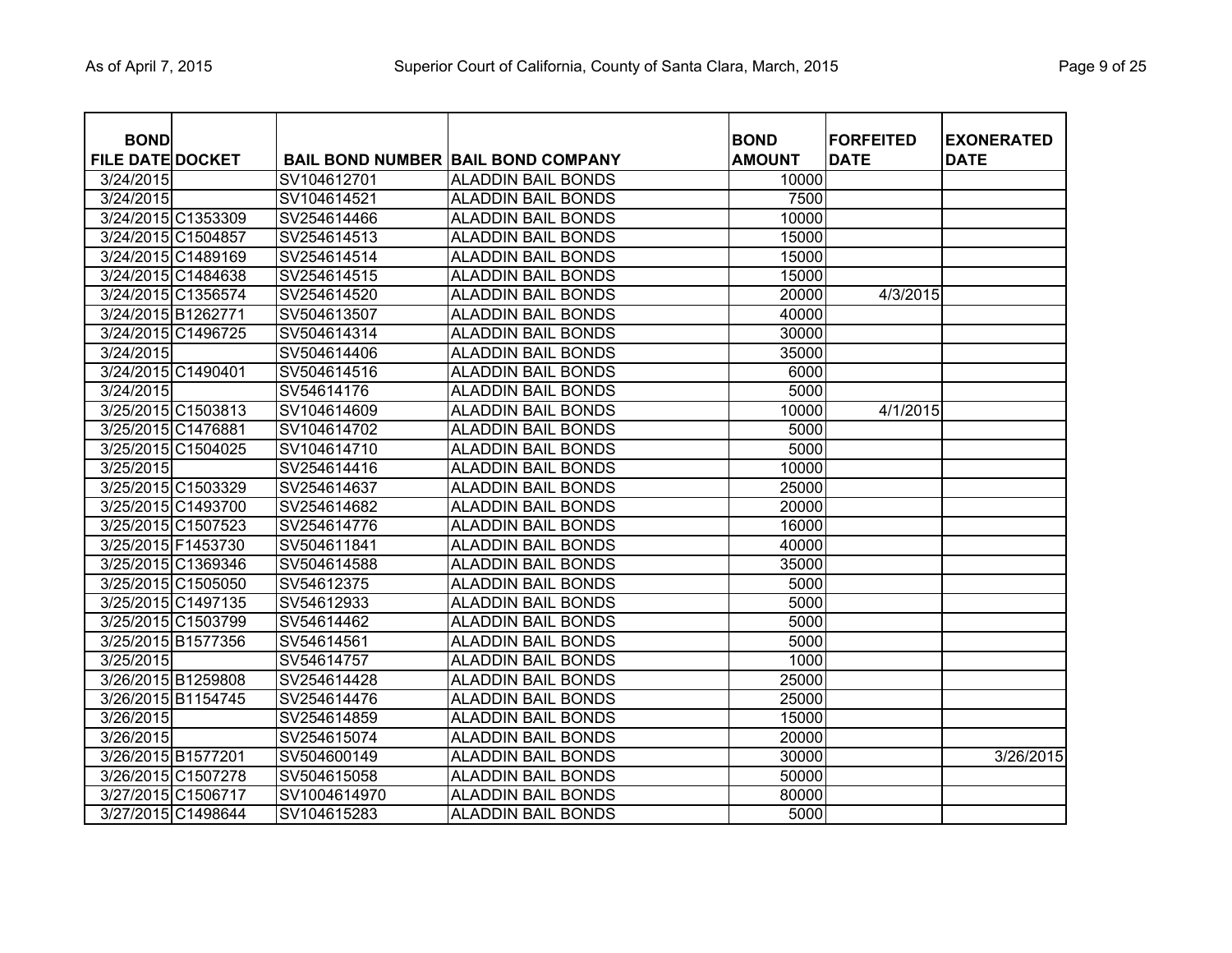| <b>BOND</b>             |                    |              |                                           | <b>BOND</b>   | <b>FORFEITED</b> | <b>EXONERATED</b> |
|-------------------------|--------------------|--------------|-------------------------------------------|---------------|------------------|-------------------|
| <b>FILE DATE DOCKET</b> |                    |              | <b>BAIL BOND NUMBER BAIL BOND COMPANY</b> | <b>AMOUNT</b> | <b>DATE</b>      | <b>DATE</b>       |
|                         | 3/27/2015 C1365657 | SV104615284  | <b>ALADDIN BAIL BONDS</b>                 | 1000          |                  |                   |
|                         | 3/27/2015 C1489900 | SV254177619  | <b>ALADDIN BAIL BONDS</b>                 | 25000         |                  | 4/2/2015          |
|                         | 3/27/2015 C1400468 | SV254615212  | <b>ALADDIN BAIL BONDS</b>                 | 20000         |                  |                   |
|                         | 3/27/2015 C1506976 | SV254615250  | <b>ALADDIN BAIL BONDS</b>                 | 25000         |                  |                   |
| 3/27/2015               |                    | SV254615327  | <b>ALADDIN BAIL BONDS</b>                 | 11000         |                  |                   |
|                         | 3/27/2015 C1506763 | SV504615106  | <b>ALADDIN BAIL BONDS</b>                 | 45000         |                  |                   |
|                         | 3/27/2015 C1491375 | SV504615328  | <b>ALADDIN BAIL BONDS</b>                 | 35000         |                  |                   |
| 3/30/2015               |                    | SV1004615390 | <b>ALADDIN BAIL BONDS</b>                 | 35000         |                  |                   |
| 3/30/2015               |                    | SV1004615443 | <b>ALADDIN BAIL BONDS</b>                 | 61000         |                  |                   |
|                         | 3/30/2015 C1506778 | SV1004615447 | <b>ALADDIN BAIL BONDS</b>                 | 61000         |                  |                   |
| 3/30/2015               |                    | SV1004615744 | <b>ALADDIN BAIL BONDS</b>                 | 100000        |                  |                   |
|                         | 3/30/2015 C1507783 | SV1004616190 | <b>ALADDIN BAIL BONDS</b>                 | 60000         |                  |                   |
|                         | 3/30/2015 C1491422 | SV104614590  | <b>ALADDIN BAIL BONDS</b>                 | 10000         |                  |                   |
|                         | 3/30/2015 C1506879 | SV104616000  | <b>ALADDIN BAIL BONDS</b>                 | 5000          |                  | 4/2/2015          |
|                         | 3/30/2015 C1479416 | SV254615294  | <b>ALADDIN BAIL BONDS</b>                 | 5000          |                  |                   |
|                         | 3/30/2015 C1362678 | SV254615520  | <b>ALADDIN BAIL BONDS</b>                 | 25000         |                  |                   |
|                         | 3/30/2015 C1507934 | SV254615585  | <b>ALADDIN BAIL BONDS</b>                 | 16000         |                  |                   |
| 3/30/2015               |                    | SV254615690  | <b>ALADDIN BAIL BONDS</b>                 | 25000         |                  |                   |
|                         | 3/30/2015 C1504483 | SV254615883  | <b>ALADDIN BAIL BONDS</b>                 | 20000         |                  |                   |
| 3/30/2015               |                    | SV254616023  | <b>ALADDIN BAIL BONDS</b>                 | 6000          |                  |                   |
| 3/30/2015               |                    | SV254616062  | <b>ALADDIN BAIL BONDS</b>                 | 15000         |                  |                   |
| 3/30/2015               |                    | SV254616214  | <b>ALADDIN BAIL BONDS</b>                 | 5000          |                  |                   |
|                         | 3/30/2015 C1507132 | SV504615471  | <b>ALADDIN BAIL BONDS</b>                 | 50000         |                  |                   |
|                         | 3/30/2015 C1507595 | SV504615664  | <b>ALADDIN BAIL BONDS</b>                 | 26000         |                  |                   |
| 3/30/2015               |                    | SV54615909   | <b>ALADDIN BAIL BONDS</b>                 | 5000          |                  |                   |
|                         | 3/30/2015 C1487166 | SV54615910   | <b>ALADDIN BAIL BONDS</b>                 | 2000          |                  |                   |
|                         | 3/30/2015 C1492130 | SV54615911   | <b>ALADDIN BAIL BONDS</b>                 | 2000          |                  |                   |
|                         | 3/30/2015 C1401191 | SV54615912   | <b>ALADDIN BAIL BONDS</b>                 | 2000          |                  |                   |
|                         | 3/30/2015 C1499415 | SV54616075   | <b>ALADDIN BAIL BONDS</b>                 | 5000          |                  |                   |
|                         | 3/30/2015 C1501995 | SV54616235   | <b>ALADDIN BAIL BONDS</b>                 | 3000          |                  |                   |
|                         | 3/2/2015 C1494481  | 2015AA048593 | ALICE CORTEZ BAIL BONDS                   | 3000          |                  |                   |
|                         | 3/2/2015 F1554388  | 2015AA048594 | ALICE CORTEZ BAIL BONDS                   | 5000          |                  |                   |
|                         | 3/2/2015 F1453609  | 2015BB006718 | ALICE CORTEZ BAIL BONDS                   | 10000         |                  |                   |
| 3/11/2015 F1554894      |                    | 2015DD003425 | ALICE CORTEZ BAIL BONDS                   | 35000         |                  |                   |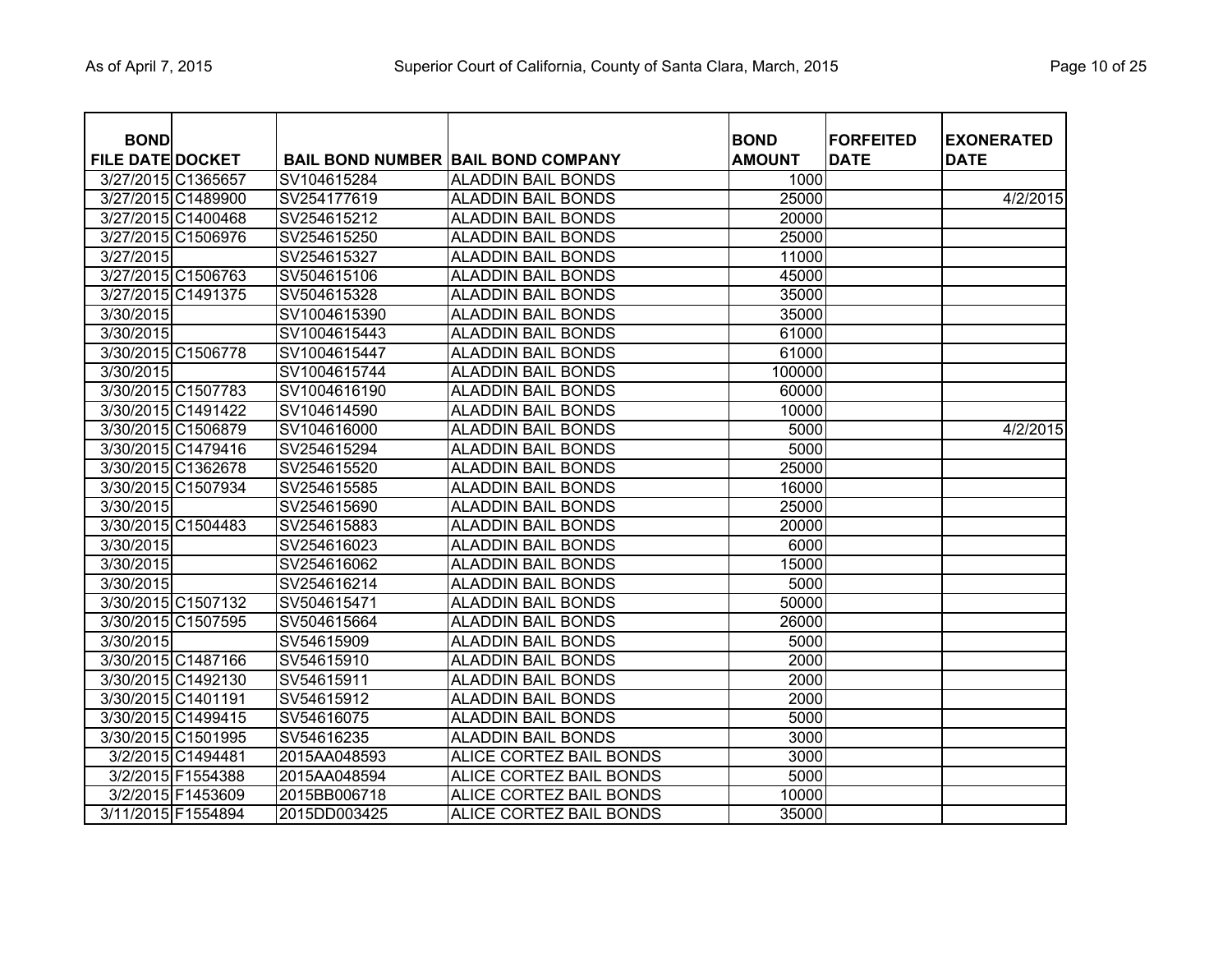| <b>BOND</b><br><b>FILE DATE DOCKET</b> |                    |              | <b>BAIL BOND NUMBER BAIL BOND COMPANY</b> | <b>BOND</b><br><b>AMOUNT</b> | <b>FORFEITED</b><br><b>DATE</b> | <b>EXONERATED</b><br><b>DATE</b> |
|----------------------------------------|--------------------|--------------|-------------------------------------------|------------------------------|---------------------------------|----------------------------------|
| 3/16/2015 F1554813                     |                    | 2015CC003873 | ALICE CORTEZ BAIL BONDS                   | 20000                        |                                 |                                  |
| 3/27/2015                              |                    | 2015DD003426 | ALICE CORTEZ BAIL BONDS                   | 30000                        |                                 |                                  |
|                                        | 3/30/2015 C1482118 | 2015BB015047 | ALICE CORTEZ BAIL BONDS                   | 10000                        |                                 |                                  |
|                                        | 3/2/2015 C1504946  |              | 5112858580 ALL PRO BAIL BONDS             | 2000                         |                                 |                                  |
|                                        | 3/2/2015 C1504376  |              | 5112890339 ALL PRO BAIL BONDS             | 5000                         | 3/3/2015                        |                                  |
|                                        | 3/2/2015 C1502387  |              | 5112890355 ALL PRO BAIL BONDS             | 5000                         |                                 |                                  |
|                                        | 3/2/2015 C1400665  |              | 5112890397 ALL PRO BAIL BONDS             | 5000                         |                                 |                                  |
|                                        | 3/2/2015 C1501392  |              | 5112890904 ALL PRO BAIL BONDS             | 5000                         |                                 |                                  |
|                                        | 3/2/2015 C1503343  |              | 5112890917 ALL PRO BAIL BONDS             | 5000                         | 4/1/2015                        |                                  |
|                                        | 3/2/2015 C1359812  |              | 5112890920 ALL PRO BAIL BONDS             | 5000                         | 3/2/2015                        |                                  |
|                                        | 3/2/2015 C1504459  |              | 5112890959 ALL PRO BAIL BONDS             | 5000                         |                                 |                                  |
|                                        | 3/2/2015 B1577216  |              | 5112890988 ALL PRO BAIL BONDS             | 5000                         |                                 |                                  |
|                                        | 3/2/2015 C1502568  |              | 5112890991 ALL PRO BAIL BONDS             | 5000                         |                                 |                                  |
|                                        | 3/2/2015 F1554017  |              | 5272172982 ALL PRO BAIL BONDS             | 5000                         |                                 |                                  |
|                                        | 3/2/2015 F1554249  |              | 5272173020 ALL PRO BAIL BONDS             | 10000                        |                                 |                                  |
|                                        | 3/2/2015 C1496713  |              | 5272245064 ALL PRO BAIL BONDS             | 10000                        | 3/2/2015                        |                                  |
| 3/2/2015                               |                    |              | 5272245134 ALL PRO BAIL BONDS             | 25000                        |                                 |                                  |
|                                        | 3/2/2015 C1505430  |              | 5551344907 ALL PRO BAIL BONDS             | 30000                        |                                 |                                  |
|                                        | 3/3/2015 F1554129  |              | 5105512673 ALL PRO BAIL BONDS             | 71000                        |                                 |                                  |
|                                        | 3/3/2015 B1578382  |              | 5105512686 ALL PRO BAIL BONDS             | 100000                       |                                 | 3/30/2015                        |
|                                        | 3/3/2015 C1238019  |              | 5272269545 ALL PRO BAIL BONDS             | 15000                        |                                 | 3/24/2015                        |
|                                        | 3/3/2015 C1504872  |              | 5551324507 ALL PRO BAIL BONDS             | 35000                        |                                 |                                  |
|                                        | 3/3/2015 F1554153  | 2015DD003927 | ALL PRO BAIL BONDS                        | 25000                        |                                 |                                  |
|                                        | 3/3/2015 F1554153  | 2015FF000512 | ALL PRO BAIL BONDS                        | 25000                        |                                 |                                  |
|                                        | 3/4/2015 C1501911  |              | 5112773098 ALL PRO BAIL BONDS             | 5000                         |                                 |                                  |
|                                        | 3/4/2015 C1485674  |              | 5112890889 ALL PRO BAIL BONDS             | 10000                        |                                 |                                  |
|                                        | 3/4/2015 C1495587  |              | 5112890933 ALL PRO BAIL BONDS             | 5000                         |                                 |                                  |
| 3/4/2015                               |                    |              | 5112890946 ALL PRO BAIL BONDS             | 10000                        |                                 |                                  |
|                                        | 3/4/2015 B1577752  |              | 5272272840 ALL PRO BAIL BONDS             | 15000                        |                                 |                                  |
| 3/4/2015                               |                    |              | 5272278967 ALL PRO BAIL BONDS             | 27000                        |                                 |                                  |
| 3/4/2015                               |                    |              | 5551289422 ALL PRO BAIL BONDS             | 25000                        |                                 |                                  |
|                                        | 3/4/2015 B1472667  |              | 5551289477 ALL PRO BAIL BONDS             | 50000                        |                                 |                                  |
|                                        | 3/4/2015 C1505570  |              | 5551289480 ALL PRO BAIL BONDS             | 50000                        |                                 |                                  |
|                                        | 3/4/2015 C1503906  |              | 5551344808 ALL PRO BAIL BONDS             | 30000                        |                                 |                                  |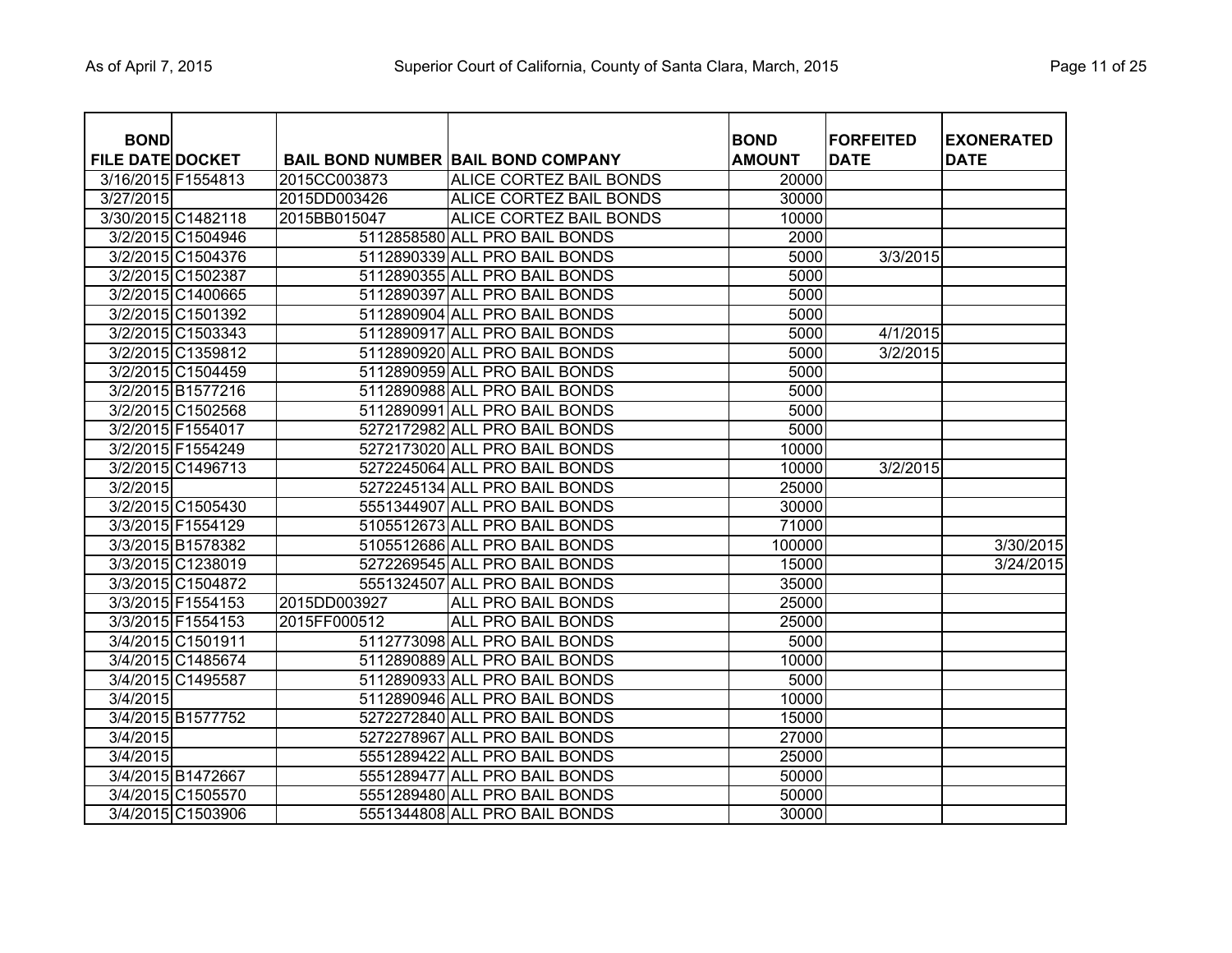| Page 12 of 25 |  |  |
|---------------|--|--|
|               |  |  |

| <b>BOND</b>             |                    |                                           | <b>BOND</b>   | <b>FORFEITED</b> | <b>EXONERATED</b> |
|-------------------------|--------------------|-------------------------------------------|---------------|------------------|-------------------|
| <b>FILE DATE DOCKET</b> |                    | <b>BAIL BOND NUMBER BAIL BOND COMPANY</b> | <b>AMOUNT</b> | <b>DATE</b>      | <b>DATE</b>       |
| 3/4/2015                |                    | 52722732230 ALL PRO BAIL BONDS            | 5000          |                  |                   |
|                         | 3/5/2015 C1499974  | 5112890368 ALL PRO BAIL BONDS             | 6000          |                  |                   |
|                         | 3/5/2015 C1499373  | 5112890371 ALL PRO BAIL BONDS             | 5000          |                  |                   |
|                         | 3/5/2015 C1488026  | 5112890425 ALL PRO BAIL BONDS             | 6000          |                  |                   |
|                         | 3/5/2015 C1492446  | 5112890818 ALL PRO BAIL BONDS             | 10000         |                  |                   |
|                         | 3/6/2015 C1505843  | 5105513021 ALL PRO BAIL BONDS             | 75000         |                  |                   |
|                         | 3/6/2015 B1577287  | 5112890409 ALL PRO BAIL BONDS             | 10000         |                  |                   |
|                         | 3/6/2015 B1578382  | 5250025347 ALL PRO BAIL BONDS             | 200000        |                  | 3/30/2015         |
|                         | 3/9/2015 F1554335  | 5112800563 ALL PRO BAIL BONDS             | 5000          |                  |                   |
|                         | 3/9/2015 F1453803  | 5112855084 ALL PRO BAIL BONDS             | 6000          |                  |                   |
|                         | 3/9/2015 C1506022  | 5112890805 ALL PRO BAIL BONDS             | 11000         | 3/20/2015        |                   |
| 3/9/2015                |                    | 5112890850 ALL PRO BAIL BONDS             | 2000          |                  |                   |
|                         | 3/9/2015 C1505101  | 5112890863 ALL PRO BAIL BONDS             | 5000          |                  |                   |
|                         | 3/9/2015 C1501841  | 5272272907 ALL PRO BAIL BONDS             | 15000         |                  |                   |
|                         | 3/9/2015 C1505992  | 5272273269 ALL PRO BAIL BONDS             | 10000         |                  |                   |
|                         | 3/9/2015 C1503794  | 5272273313 ALL PRO BAIL BONDS             | 25000         |                  |                   |
| 3/10/2015               |                    | 5112890524 ALL PRO BAIL BONDS             | 1000          |                  |                   |
|                         | 3/10/2015 C1502710 | 5272272923 ALL PRO BAIL BONDS             | 25000         |                  |                   |
| 3/11/2015 F1453863      |                    | 5112890384 ALL PRO BAIL BONDS             | 5000          |                  |                   |
|                         | 3/11/2015 C1503839 | 5112890438 ALL PRO BAIL BONDS             | 10000         |                  |                   |
| 3/11/2015               |                    | 5112890553 ALL PRO BAIL BONDS             | 1000          |                  |                   |
| 3/11/2015               |                    | 5112890793 ALL PRO BAIL BONDS             | 1000          |                  |                   |
| 3/11/2015 B1473922      |                    | 5150032979 ALL PRO BAIL BONDS             | 150000        |                  |                   |
| 3/11/2015 F1453484      |                    | 5551289464 ALL PRO BAIL BONDS             | 50000         |                  |                   |
|                         | 3/11/2015 C1505683 | 5551345090 ALL PRO BAIL BONDS             | 50000         |                  |                   |
| 3/12/2015 B1577894      |                    | 5112890511 ALL PRO BAIL BONDS             | 5000          |                  | 3/12/2015         |
|                         | 3/12/2015 C1400294 | 5112890566 ALL PRO BAIL BONDS             | 10000         |                  |                   |
|                         | 3/12/2015 C1400949 | 5112890579 ALL PRO BAIL BONDS             | 5000          |                  |                   |
|                         | 3/12/2015 C1400612 | 5112890582 ALL PRO BAIL BONDS             | 10000         | 3/23/2015        |                   |
| 3/12/2015 F1554610      |                    | 5272272936 ALL PRO BAIL BONDS             | 15000         | 3/23/2015        |                   |
| 3/12/2015               |                    | 5272273199 ALL PRO BAIL BONDS             | 16000         |                  |                   |
| 3/12/2015 B1473431      |                    | 5551343773 ALL PRO BAIL BONDS             | 15000         |                  |                   |
| 3/12/2015 B1578033      |                    | 5551344923 ALL PRO BAIL BONDS             | 36000         |                  |                   |
| 3/12/2015 C1505381      |                    | 5551344936 ALL PRO BAIL BONDS             | 55000         |                  |                   |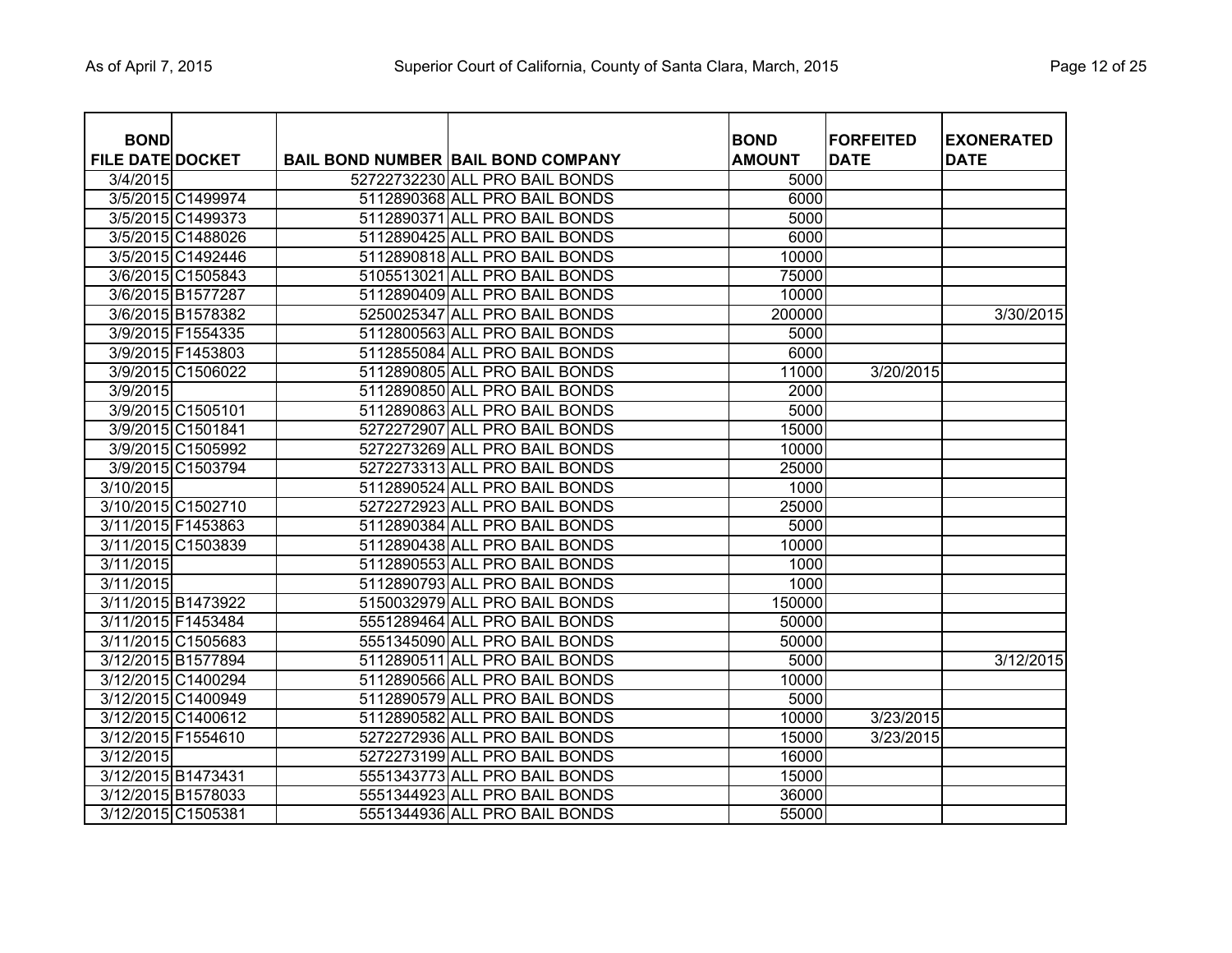| <b>BOND</b>             |                    |              |                                           | <b>BOND</b>   | <b>IFORFEITED</b> | <b>EXONERATED</b> |
|-------------------------|--------------------|--------------|-------------------------------------------|---------------|-------------------|-------------------|
| <b>FILE DATE DOCKET</b> |                    |              | <b>BAIL BOND NUMBER BAIL BOND COMPANY</b> | <b>AMOUNT</b> | <b>DATE</b>       | <b>DATE</b>       |
|                         | 3/13/2015 C1482825 |              | 5112890607 ALL PRO BAIL BONDS             | 10000         |                   |                   |
| 3/16/2015 C1489061      |                    |              | 5112804628 ALL PRO BAIL BONDS             | 10000         | 3/27/2015         |                   |
| 3/16/2015 F1554243      |                    |              | 5112890467 ALL PRO BAIL BONDS             | 7500          |                   |                   |
|                         | 3/16/2015 C1499128 |              | 5112890496 ALL PRO BAIL BONDS             | 10000         |                   |                   |
| 3/16/2015               |                    |              | 5112890610 ALL PRO BAIL BONDS             | 11000         |                   |                   |
| 3/16/2015 B1577618      |                    |              | 5272272910 ALL PRO BAIL BONDS             | 20000         |                   |                   |
| 3/16/2015               |                    |              | 5551289534 ALL PRO BAIL BONDS             | 40000         |                   |                   |
|                         | 3/17/2015 C1497083 |              | 5112890508 ALL PRO BAIL BONDS             | 10000         |                   |                   |
| 3/17/2015               |                    |              | 5112890694 ALL PRO BAIL BONDS             | 10000         |                   |                   |
| 3/17/2015 C1503997      |                    |              | 5250026331 ALL PRO BAIL BONDS             | 186000        |                   |                   |
|                         | 3/17/2015 C1506697 |              | 5551345087 ALL PRO BAIL BONDS             | 30000         |                   |                   |
| 3/18/2015 B1577636      |                    |              | 5112890595 ALL PRO BAIL BONDS             | 10000         |                   |                   |
| 3/18/2015               |                    |              | 5551344910 ALL PRO BAIL BONDS             | 50000         |                   |                   |
| 3/18/2015 C1506397      |                    |              | 5551345016 ALL PRO BAIL BONDS             | 50000         |                   |                   |
| 3/19/2015 B1576686      |                    |              | 5112890706 ALL PRO BAIL BONDS             | 10000         |                   |                   |
| 3/19/2015 B1476521      |                    |              | 5112890847 ALL PRO BAIL BONDS             | 10000         |                   |                   |
| 3/19/2015               |                    |              | 5122890470 ALL PRO BAIL BONDS             | 10000         |                   |                   |
|                         | 3/19/2015 C1497695 |              | 5272244898 ALL PRO BAIL BONDS             | 25000         |                   |                   |
| 3/19/2015               | 214498             |              | 5272272879 ALL PRO BAIL BONDS             | 20000         |                   |                   |
|                         | 3/19/2015 C1495358 |              | 5272273214 ALL PRO BAIL BONDS             | 15000         |                   |                   |
| 3/19/2015               |                    |              | 5272278970 ALL PRO BAIL BONDS             | 15250         |                   |                   |
|                         | 3/19/2015 C1504098 |              | 5551344767 ALL PRO BAIL BONDS             | 45000         |                   |                   |
|                         | 3/19/2015 B1577880 |              | 5551344949 ALL PRO BAIL BONDS             | 50000         |                   |                   |
| 3/20/2015 C1498237      |                    |              | 5105518000 ALL PRO BAIL BONDS             | 60000         |                   |                   |
| 3/20/2015               |                    |              | 5112890483 ALL PRO BAIL BONDS             | 5000          |                   |                   |
| 3/20/2015               |                    |              | 5551345058 ALL PRO BAIL BONDS             | 35000         |                   |                   |
|                         | 3/20/2015 C1495268 | FCS251443646 | <b>ALL PRO BAIL BONDS</b>                 | 25000         |                   |                   |
| 3/23/2015 F1554074      |                    |              | 5112890735 ALL PRO BAIL BONDS             | 10000         |                   |                   |
|                         | 3/23/2015 C1503485 |              | 5112890777 ALL PRO BAIL BONDS             | 5000          |                   |                   |
|                         | 3/23/2015 C1503082 |              | 5112890780 ALL PRO BAIL BONDS             | 5000          |                   |                   |
|                         | 3/23/2015 C1505219 |              | 5112917175 ALL PRO BAIL BONDS             | 5000          |                   |                   |
| 3/23/2015               |                    |              | 5272272853 ALL PRO BAIL BONDS             | 25000         |                   |                   |
| 3/23/2015 F1554608      |                    |              | 5272272882 ALL PRO BAIL BONDS             | 25000         |                   |                   |
|                         | 3/23/2015 C1357582 |              | 5272272895 ALL PRO BAIL BONDS             | 15000         |                   |                   |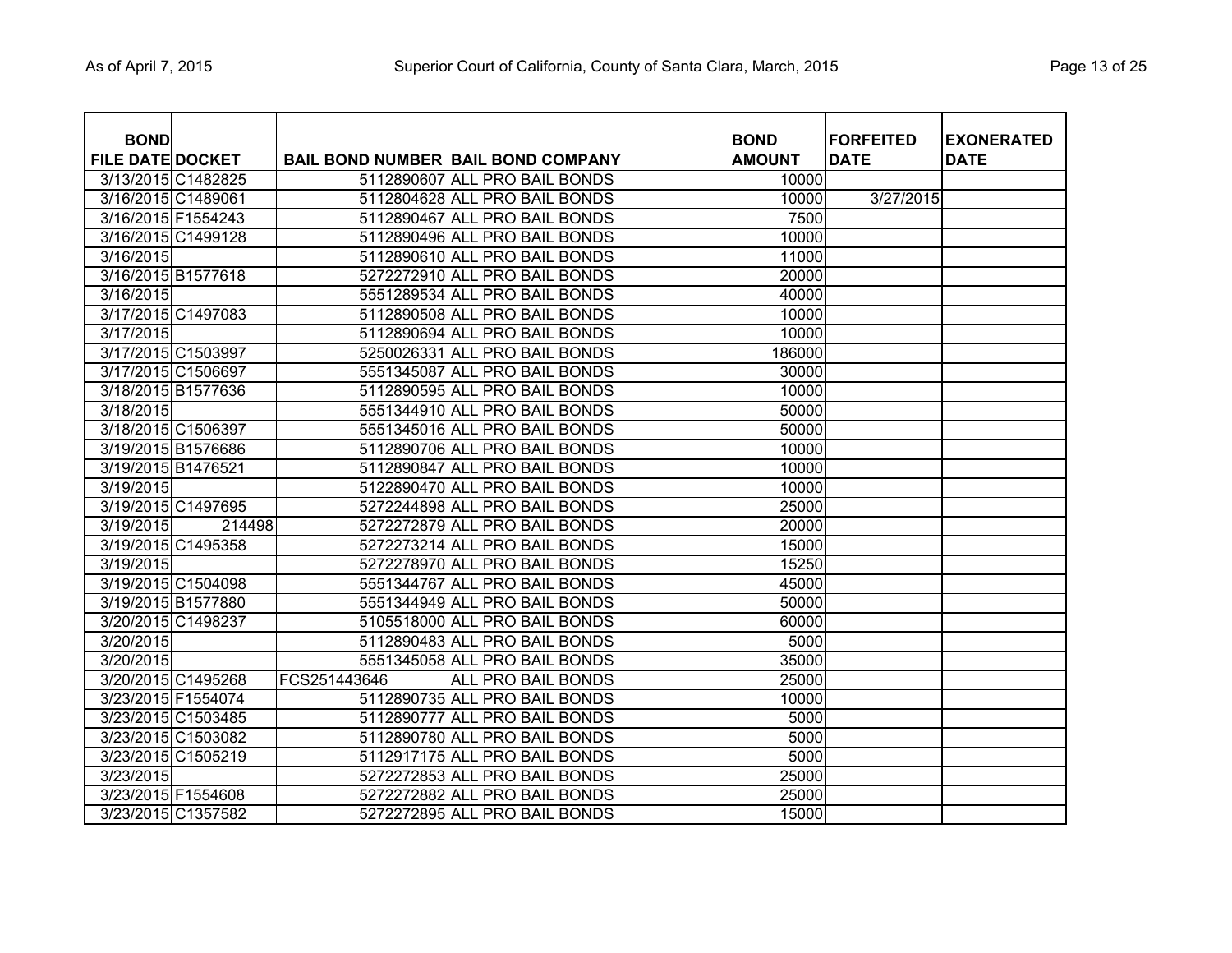| <b>BOND</b>             |                    |              |                                           | <b>BOND</b>   | <b>FORFEITED</b> | <b>EXONERATED</b> |
|-------------------------|--------------------|--------------|-------------------------------------------|---------------|------------------|-------------------|
| <b>FILE DATE DOCKET</b> |                    |              | <b>BAIL BOND NUMBER BAIL BOND COMPANY</b> | <b>AMOUNT</b> | <b>DATE</b>      | <b>DATE</b>       |
| 3/23/2015               |                    |              | 5272273173 ALL PRO BAIL BONDS             | 25000         |                  |                   |
|                         | 3/23/2015 C1473243 |              | 5272273186 ALL PRO BAIL BONDS             | 20000         |                  |                   |
|                         | 3/23/2015 C1355493 |              | 5272273201 ALL PRO BAIL BONDS             | 5000          |                  |                   |
|                         | 3/23/2015 C1506395 |              | 5272295353 ALL PRO BAIL BONDS             | 25000         |                  |                   |
| 3/23/2015               |                    |              | 5272295423 ALL PRO BAIL BONDS             | 15000         |                  |                   |
|                         | 3/23/2015 C1507133 |              | 5551345074 ALL PRO BAIL BONDS             | 30000         |                  |                   |
| 3/23/2015 F1450590      |                    |              | 51128090748 ALL PRO BAIL BONDS            | 10000         |                  |                   |
| 3/24/2015               |                    |              | 5272272866 ALL PRO BAIL BONDS             | 25000         |                  |                   |
|                         | 3/24/2015 C1506119 |              | 5272273144 ALL PRO BAIL BONDS             | 25000         |                  |                   |
|                         | 3/24/2015 C1491729 |              | 5551345045 ALL PRO BAIL BONDS             | 50000         |                  |                   |
| 3/24/2015               |                    |              | 5551345061 ALL PRO BAIL BONDS             | 35000         |                  |                   |
|                         | 3/25/2015 C1490265 |              | 5112917188 ALL PRO BAIL BONDS             | 10000         |                  |                   |
|                         | 3/25/2015 B1578216 |              | 5150032966 ALL PRO BAIL BONDS             | 120250        |                  |                   |
| 3/25/2015               |                    |              | 5272273157 ALL PRO BAIL BONDS             | 16000         |                  |                   |
| 3/25/2015               |                    |              | 5272295410 ALL PRO BAIL BONDS             | 25000         |                  |                   |
| 3/25/2015 C1507591      |                    |              | 5272295436 ALL PRO BAIL BONDS             | 20000         |                  |                   |
| 3/25/2015               |                    |              | 5551289435 ALL PRO BAIL BONDS             | 30000         |                  |                   |
|                         | 3/26/2015 C1508025 |              | 5551289451 ALL PRO BAIL BONDS             | 50000         |                  |                   |
|                         | 3/26/2015 C1498954 |              | 5551324635 ALL PRO BAIL BONDS             | 35000         |                  |                   |
|                         | 3/30/2015 C1505360 |              | 5112887906 ALL PRO BAIL BONDS             | 10000         |                  |                   |
|                         | 3/30/2015 C1490673 |              | 5112888888 ALL PRO BAIL BONDS             | 5000          |                  |                   |
|                         | 3/30/2015 C1503979 |              | 5112890454 ALL PRO BAIL BONDS             | 10000         |                  |                   |
|                         | 3/30/2015 C1488927 |              | 5112890665 ALL PRO BAIL BONDS             | 10000         |                  |                   |
|                         | 3/30/2015 C1488625 |              | 5112890719 ALL PRO BAIL BONDS             | 10000         |                  |                   |
|                         | 3/30/2015 C1506120 |              | 5112891662 ALL PRO BAIL BONDS             | 10000         |                  |                   |
| 3/30/2015               |                    |              | 5112916657 ALL PRO BAIL BONDS             | 5000          |                  |                   |
|                         | 3/30/2015 C1507062 |              | 5112917216 ALL PRO BAIL BONDS             | 5000          |                  |                   |
|                         | 3/3/2015 C1503325  | IS30K174439  | <b>AMIGO BAIL BONDS</b>                   | 25000         | 3/4/2015         |                   |
| 3/16/2015               |                    | IS30K171201  | <b>AMIGO BAIL BONDS</b>                   | 16000         |                  |                   |
| 3/23/2015               |                    | IS30K171202  | <b>AMIGO BAIL BONDS</b>                   | 15000         |                  |                   |
|                         | 3/25/2015 C1504812 | IS50K106927  | <b>AMIGO BAIL BONDS</b>                   | 10000         |                  |                   |
| 3/18/2015               |                    |              | 5272202432 ANYTIME BAIL BONDS             | 25000         |                  | 4/3/2015          |
| 3/26/2015 F1554727      |                    |              | 5250023161 ANYTIME BAIL BONDS             | 250000        |                  |                   |
|                         | 3/2/2015 C1504446  | T10050501249 | <b>BAD BOYS BAIL BONDS</b>                | 100000        |                  |                   |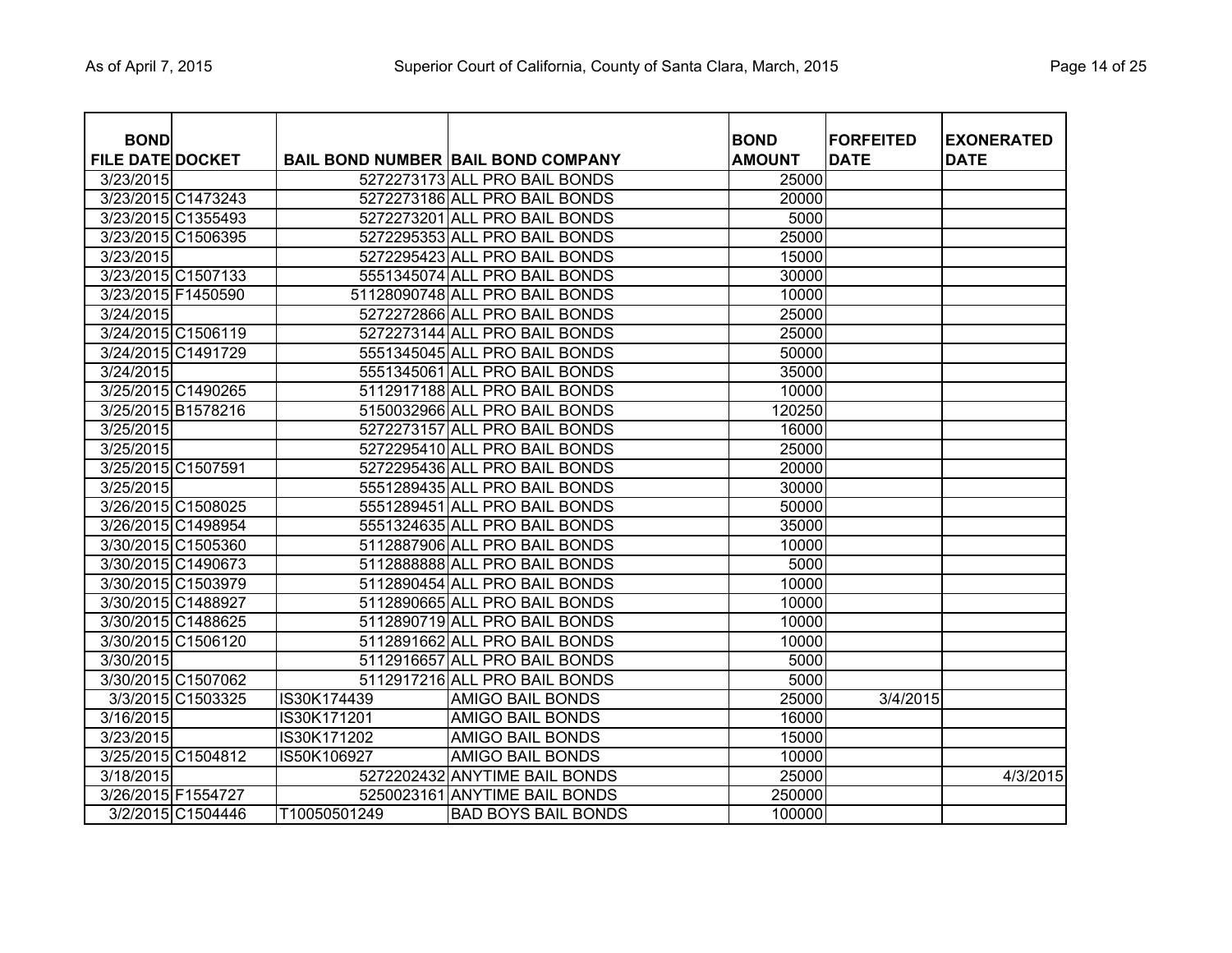| <b>BOND</b><br><b>FILE DATE DOCKET</b> |                    |              | <b>BAIL BOND NUMBER BAIL BOND COMPANY</b> | <b>BOND</b><br><b>AMOUNT</b> | <b>FORFEITED</b><br><b>DATE</b> | <b>EXONERATED</b><br><b>DATE</b> |
|----------------------------------------|--------------------|--------------|-------------------------------------------|------------------------------|---------------------------------|----------------------------------|
|                                        | 3/2/2015 C1496174  | T1050499807  | <b>BAD BOYS BAIL BONDS</b>                | 10000                        |                                 |                                  |
|                                        | 3/2/2015 C1504486  | T1050500160  | <b>BAD BOYS BAIL BONDS</b>                | 10000                        |                                 |                                  |
|                                        | 3/2/2015 C1501399  | T1050503771  | <b>BAD BOYS BAIL BONDS</b>                | 10000                        |                                 |                                  |
|                                        | 3/2/2015 B1474667  | T1M50498308  | <b>BAD BOYS BAIL BONDS</b>                | 110000                       |                                 |                                  |
|                                        | 3/2/2015 C1507134  | T2550501212  | <b>BAD BOYS BAIL BONDS</b>                | 25000                        |                                 |                                  |
| 3/2/2015                               |                    | T2550503845  | <b>BAD BOYS BAIL BONDS</b>                | 25000                        |                                 |                                  |
|                                        | 3/2/2015 C1507449  |              | <b>BAD BOYS BAIL BONDS</b>                | 20000                        |                                 |                                  |
|                                        | 3/2/2015 C1507801  | T2550503846  | <b>BAD BOYS BAIL BONDS</b>                |                              |                                 |                                  |
|                                        |                    | T5050503970  |                                           | 35000<br>5000                |                                 |                                  |
|                                        | 3/2/2015 B1576767  | T550498900   | <b>BAD BOYS BAIL BONDS</b>                |                              |                                 |                                  |
|                                        | 3/2/2015 C1505184  | T7550503870  | <b>BAD BOYS BAIL BONDS</b>                | 52000                        |                                 |                                  |
|                                        | 3/3/2015 C1504487  | T2550501371  | <b>BAD BOYS BAIL BONDS</b>                | 20000                        |                                 |                                  |
| 3/3/2015                               |                    | T5050501230  | <b>BAD BOYS BAIL BONDS</b>                | 25000                        |                                 | 3/29/2015                        |
|                                        | 3/3/2015 C1505435  | T5050503865  | <b>BAD BOYS BAIL BONDS</b>                | 50000                        |                                 |                                  |
|                                        | 3/4/2015 C1472854  | T1050503768  | <b>BAD BOYS BAIL BONDS</b>                | 5000                         |                                 |                                  |
|                                        | 3/4/2015 C1502870  | T1050503769  | <b>BAD BOYS BAIL BONDS</b>                | 10000                        |                                 |                                  |
|                                        | 3/4/2015 B1577733  | T1M50500260  | <b>BAD BOYS BAIL BONDS</b>                | 250000                       |                                 |                                  |
|                                        | 3/4/2015 C1502096  | T2550503849  | <b>BAD BOYS BAIL BONDS</b>                | 25000                        |                                 |                                  |
|                                        | 3/4/2015 C1486891  | T550503756   | <b>BAD BOYS BAIL BONDS</b>                | 5000                         |                                 |                                  |
|                                        | 3/5/2015 C1502995  | T10050500021 | <b>BAD BOYS BAIL BONDS</b>                | 35000                        |                                 |                                  |
| 3/5/2015                               |                    | T1050503947  | <b>BAD BOYS BAIL BONDS</b>                | 10000                        |                                 |                                  |
|                                        | 3/5/2015 C1507429  | T5050500928  | <b>BAD BOYS BAIL BONDS</b>                | 41500                        |                                 |                                  |
|                                        | 3/6/2015 C1503587  | T2550503968  | <b>BAD BOYS BAIL BONDS</b>                | 25000                        |                                 |                                  |
| 3/9/2015                               |                    | T1050500162  | <b>BAD BOYS BAIL BONDS</b>                | 10000                        |                                 |                                  |
|                                        | 3/9/2015 C1503062  | T1050503942  | <b>BAD BOYS BAIL BONDS</b>                | 10000                        |                                 |                                  |
|                                        | 3/9/2015 C1502383  | T1050503943  | <b>BAD BOYS BAIL BONDS</b>                | 7500                         |                                 |                                  |
|                                        | 3/9/2015 C1506158  | T1050503945  | <b>BAD BOYS BAIL BONDS</b>                | 10000                        |                                 |                                  |
|                                        | 3/9/2015 C1502730  | T1050503948  | <b>BAD BOYS BAIL BONDS</b>                | 10000                        |                                 |                                  |
| 3/9/2015                               |                    | T2550488579  | <b>BAD BOYS BAIL BONDS</b>                | 25000                        |                                 |                                  |
| 3/9/2015                               |                    | T2550498262  | <b>BAD BOYS BAIL BONDS</b>                | 25000                        |                                 |                                  |
|                                        | 3/9/2015 C1502734  | T5050498954  | <b>BAD BOYS BAIL BONDS</b>                | 50000                        |                                 |                                  |
|                                        | 3/9/2015 C1495666  | T550498901   | <b>BAD BOYS BAIL BONDS</b>                | 2000                         |                                 |                                  |
|                                        | 3/9/2015 C1502735  | T550501189   | <b>BAD BOYS BAIL BONDS</b>                | 5000                         |                                 |                                  |
| 3/10/2015                              |                    | T1050501358  | <b>BAD BOYS BAIL BONDS</b>                | 5000                         |                                 |                                  |
|                                        | 3/10/2015 C1502853 | T1050501359  | <b>BAD BOYS BAIL BONDS</b>                | 5000                         |                                 |                                  |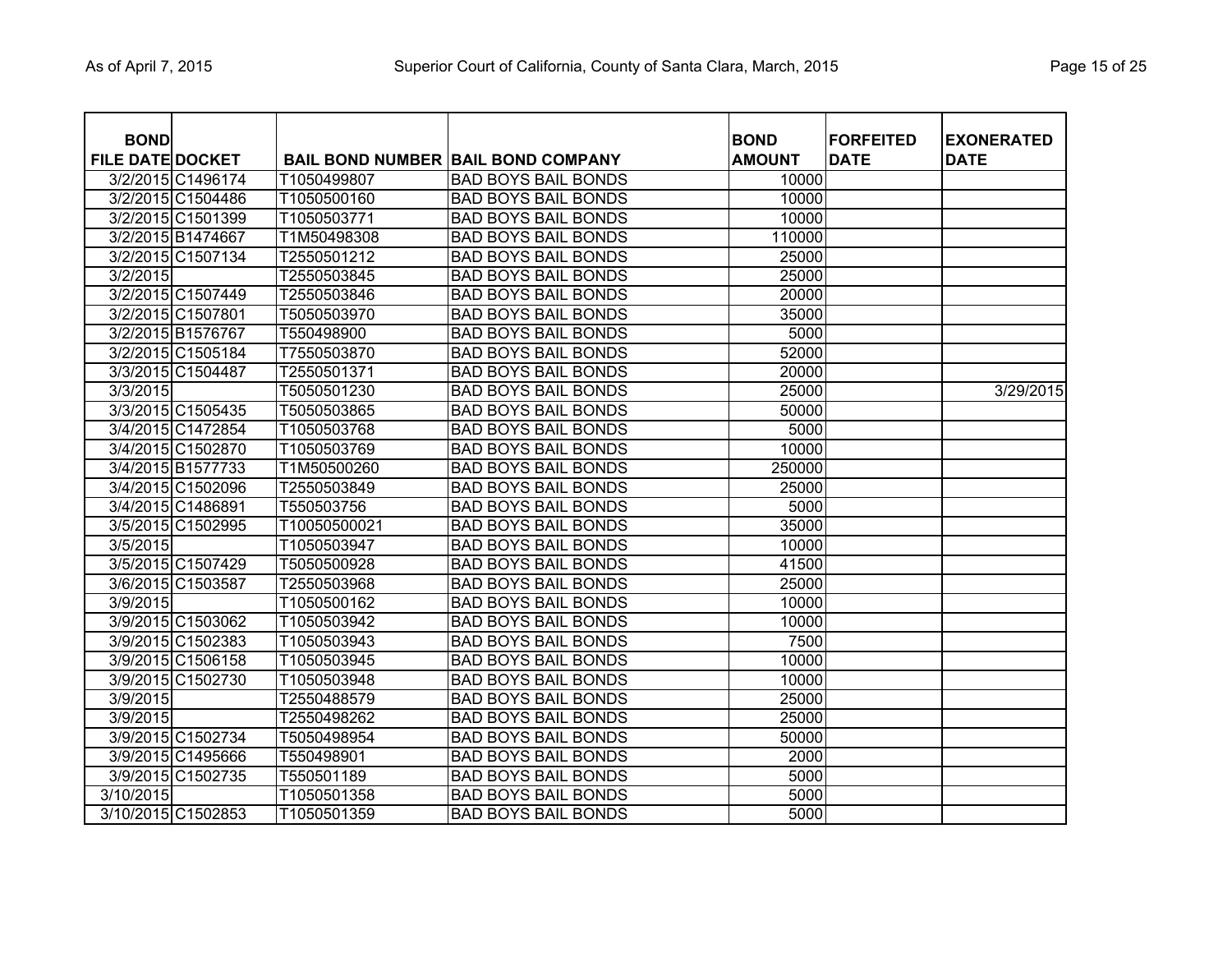| <b>BOND</b>             |                    |              |                                           | <b>BOND</b>   | <b>FORFEITED</b> | <b>EXONERATED</b> |
|-------------------------|--------------------|--------------|-------------------------------------------|---------------|------------------|-------------------|
| <b>FILE DATE DOCKET</b> |                    |              | <b>BAIL BOND NUMBER BAIL BOND COMPANY</b> | <b>AMOUNT</b> | <b>DATE</b>      | <b>DATE</b>       |
| 3/10/2015               |                    | T2550504537  | <b>BAD BOYS BAIL BONDS</b>                | 25000         |                  |                   |
|                         | 3/10/2015 C1505990 | T5050498957  | <b>BAD BOYS BAIL BONDS</b>                | 35000         |                  |                   |
| 3/10/2015 C1502181      |                    | T550504509   | <b>BAD BOYS BAIL BONDS</b>                | 2000          |                  |                   |
| 3/11/2015 F1452694      |                    | T1050500161  | <b>BAD BOYS BAIL BONDS</b>                | 5000          |                  |                   |
| 3/11/2015               |                    | T2550498259  | <b>BAD BOYS BAIL BONDS</b>                | 25000         |                  | 4/3/2015          |
|                         | 3/11/2015 C1400165 | T2550504534  | <b>BAD BOYS BAIL BONDS</b>                | 25000         |                  |                   |
| 3/11/2015 F1554885      |                    | T5050498953  | <b>BAD BOYS BAIL BONDS</b>                | 41000         |                  |                   |
| 3/11/2015 F1451659      |                    | T550498902   | <b>BAD BOYS BAIL BONDS</b>                | 5000          |                  |                   |
| 3/11/2015 C1492327      |                    | T550503935   | <b>BAD BOYS BAIL BONDS</b>                | 5000          |                  |                   |
| 3/12/2015 C1505085      |                    | T2550482924  | <b>BAD BOYS BAIL BONDS</b>                | 15000         |                  |                   |
| 3/12/2015 C1506300      |                    | T2550484845  | <b>BAD BOYS BAIL BONDS</b>                | 25000         |                  |                   |
| 3/12/2015 C1491921      |                    | T5050498951  | <b>BAD BOYS BAIL BONDS</b>                | 50000         |                  |                   |
| 3/12/2015               |                    | T5050501198  | <b>BAD BOYS BAIL BONDS</b>                | 10000         |                  |                   |
| 3/12/2015               |                    | T5050501233  | <b>BAD BOYS BAIL BONDS</b>                | 35000         |                  |                   |
| 3/12/2015 C1506302      |                    | T5050503972  | <b>BAD BOYS BAIL BONDS</b>                | 11000         | 3/25/2015        |                   |
| 3/12/2015 C1488057      |                    | T550503930   | <b>BAD BOYS BAIL BONDS</b>                | 3000          |                  |                   |
| 3/12/2015 C1498081      |                    | T550503931   | <b>BAD BOYS BAIL BONDS</b>                | 1000          |                  |                   |
| 3/13/2015               | 214496             | T20050503819 | <b>BAD BOYS BAIL BONDS</b>                | 150000        |                  |                   |
| 3/13/2015 C1502724      |                    | T5050501232  | <b>BAD BOYS BAIL BONDS</b>                | 15000         |                  |                   |
|                         | 3/13/2015 B1578044 | T5050504578  | <b>BAD BOYS BAIL BONDS</b>                | 25000         |                  |                   |
| 3/16/2015               |                    | T1050500894  | <b>BAD BOYS BAIL BONDS</b>                | 5000          |                  |                   |
| 3/16/2015               |                    | T5050505702  | <b>BAD BOYS BAIL BONDS</b>                | 30000         |                  |                   |
|                         | 3/17/2015 C1501669 | T550503929   | <b>BAD BOYS BAIL BONDS</b>                | 5000          |                  |                   |
|                         | 3/18/2015 C1507785 | T10050488668 | <b>BAD BOYS BAIL BONDS</b>                | 61000         |                  |                   |
| 3/18/2015 F1554424      |                    | T1050499806  | <b>BAD BOYS BAIL BONDS</b>                | 10000         |                  |                   |
| 3/18/2015 C1505041      |                    | T25050504602 | <b>BAD BOYS BAIL BONDS</b>                | 100000        |                  |                   |
|                         | 3/18/2015 C1507250 | T2550505669  | <b>BAD BOYS BAIL BONDS</b>                | 10000         |                  |                   |
|                         | 3/18/2015 C1501983 | T550500147   | <b>BAD BOYS BAIL BONDS</b>                | 500           | 3/18/2015        |                   |
| 3/18/2015 C1478331      |                    | T550503829   | <b>BAD BOYS BAIL BONDS</b>                | 1000          |                  |                   |
|                         | 3/18/2015 B1577602 | T550503933   | <b>BAD BOYS BAIL BONDS</b>                | 5000          |                  |                   |
| 3/19/2015               |                    | T1050499804  | <b>BAD BOYS BAIL BONDS</b>                | 10000         |                  |                   |
| 3/19/2015               |                    | T1050503835  | <b>BAD BOYS BAIL BONDS</b>                | 10000         |                  |                   |
|                         | 3/19/2015 C1503422 | T1M50499884  | <b>BAD BOYS BAIL BONDS</b>                | 50000         |                  |                   |
|                         | 3/19/2015 C1506392 | T2550505671  | <b>BAD BOYS BAIL BONDS</b>                | 25000         |                  |                   |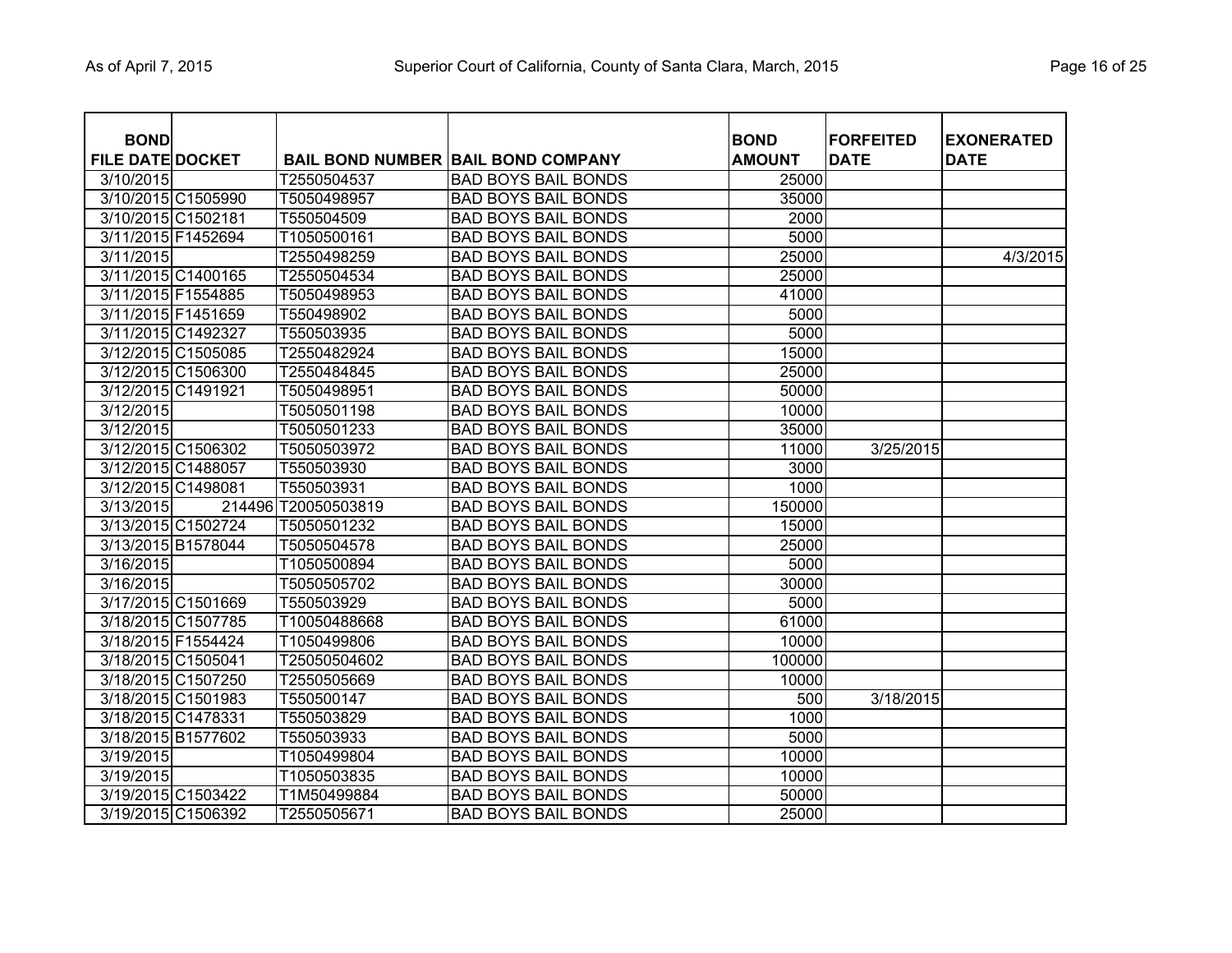| <b>BOND</b>             |                    |              |                                           | <b>BOND</b>   | <b>FORFEITED</b> | <b>EXONERATED</b> |
|-------------------------|--------------------|--------------|-------------------------------------------|---------------|------------------|-------------------|
| <b>FILE DATE DOCKET</b> |                    |              | <b>BAIL BOND NUMBER BAIL BOND COMPANY</b> | <b>AMOUNT</b> | <b>DATE</b>      | <b>DATE</b>       |
|                         | 3/19/2015 C1502814 | T5050505698  | <b>BAD BOYS BAIL BONDS</b>                | 50000         |                  |                   |
|                         | 3/19/2015 B1578206 | T5050505701  | <b>BAD BOYS BAIL BONDS</b>                | 50000         |                  |                   |
|                         | 3/19/2015 C1401047 | T550501343   | <b>BAD BOYS BAIL BONDS</b>                | 5000          |                  |                   |
| 3/20/2015               |                    | T1050499802  | <b>BAD BOYS BAIL BONDS</b>                | 5000          |                  |                   |
|                         | 3/20/2015 B1577726 | T2550504878  | <b>BAD BOYS BAIL BONDS</b>                | 15000         |                  |                   |
|                         | 3/20/2015 B1576759 | T550500148   | <b>BAD BOYS BAIL BONDS</b>                | 5000          |                  |                   |
|                         | 3/20/2015 C1401209 | T550501344   | <b>BAD BOYS BAIL BONDS</b>                | 2500          |                  |                   |
| 3/23/2015               |                    | T1050498913  | <b>BAD BOYS BAIL BONDS</b>                | 10000         |                  |                   |
|                         | 3/23/2015 C1503104 | T1050499803  | <b>BAD BOYS BAIL BONDS</b>                | 10000         |                  |                   |
|                         | 3/23/2015 C1504807 | T1050503944  | <b>BAD BOYS BAIL BONDS</b>                | 5000          |                  |                   |
| 3/23/2015               |                    | T2550505670  | <b>BAD BOYS BAIL BONDS</b>                | 11000         |                  |                   |
|                         | 3/23/2015 C1504808 | T2550505834  | <b>BAD BOYS BAIL BONDS</b>                | 20000         |                  |                   |
| 3/23/2015 C1501881      |                    | T2550505835  | <b>BAD BOYS BAIL BONDS</b>                | 10000         |                  |                   |
|                         | 3/23/2015 C1487029 | T5050506007  | <b>BAD BOYS BAIL BONDS</b>                | 30000         |                  |                   |
|                         | 3/23/2015 C1498387 | T5050506008  | <b>BAD BOYS BAIL BONDS</b>                | 30000         |                  |                   |
|                         | 3/23/2015 C1482050 | T550499063   | <b>BAD BOYS BAIL BONDS</b>                | 2000          |                  |                   |
|                         | 3/23/2015 C1503895 | T550501342   | <b>BAD BOYS BAIL BONDS</b>                | 5000          |                  |                   |
|                         | 3/23/2015 C1494140 | T550501345   | <b>BAD BOYS BAIL BONDS</b>                | 5000          |                  | 3/30/2015         |
|                         | 3/23/2015 C1504460 | T550501347   | <b>BAD BOYS BAIL BONDS</b>                | 5000          |                  | 3/30/2015         |
|                         | 3/23/2015 CC956293 | T550503828   | <b>BAD BOYS BAIL BONDS</b>                | 5000          |                  |                   |
|                         | 3/23/2015 C1352446 | T550504492   | <b>BAD BOYS BAIL BONDS</b>                | 5000          |                  |                   |
| 3/23/2015               |                    | T7550504002  | <b>BAD BOYS BAIL BONDS</b>                | 55000         |                  |                   |
| 3/24/2015 B1367868      |                    | T1050499790  | <b>BAD BOYS BAIL BONDS</b>                | 10000         |                  |                   |
| 3/24/2015               |                    | T2550505990  | <b>BAD BOYS BAIL BONDS</b>                | 20000         |                  |                   |
|                         | 3/25/2015 C1507596 | T10050506025 | <b>BAD BOYS BAIL BONDS</b>                | 56000         |                  |                   |
|                         | 3/26/2015 C1503899 | T1050499801  | <b>BAD BOYS BAIL BONDS</b>                | 10000         |                  |                   |
|                         | 3/26/2015 C1503833 | T2550506062  | <b>BAD BOYS BAIL BONDS</b>                | 25000         |                  |                   |
|                         | 3/27/2015 C1507943 | T10050503872 | <b>BAD BOYS BAIL BONDS</b>                | 100000        |                  |                   |
|                         | 3/27/2015 C1506973 | T1050499799  | <b>BAD BOYS BAIL BONDS</b>                | 10000         |                  |                   |
|                         | 3/27/2015 C1507783 | T7550504583  | <b>BAD BOYS BAIL BONDS</b>                | 60000         |                  |                   |
|                         | 3/30/2015 C1504310 | T1050506052  | <b>BAD BOYS BAIL BONDS</b>                | 10000         |                  |                   |
|                         | 3/30/2015 C1502796 | T5050506071  | <b>BAD BOYS BAIL BONDS</b>                | 25000         |                  |                   |
|                         | 3/30/2015 C1504026 | T5050506072  | <b>BAD BOYS BAIL BONDS</b>                | 35000         |                  |                   |
| 3/30/2015               |                    | T5050506073  | <b>BAD BOYS BAIL BONDS</b>                | 20000         |                  |                   |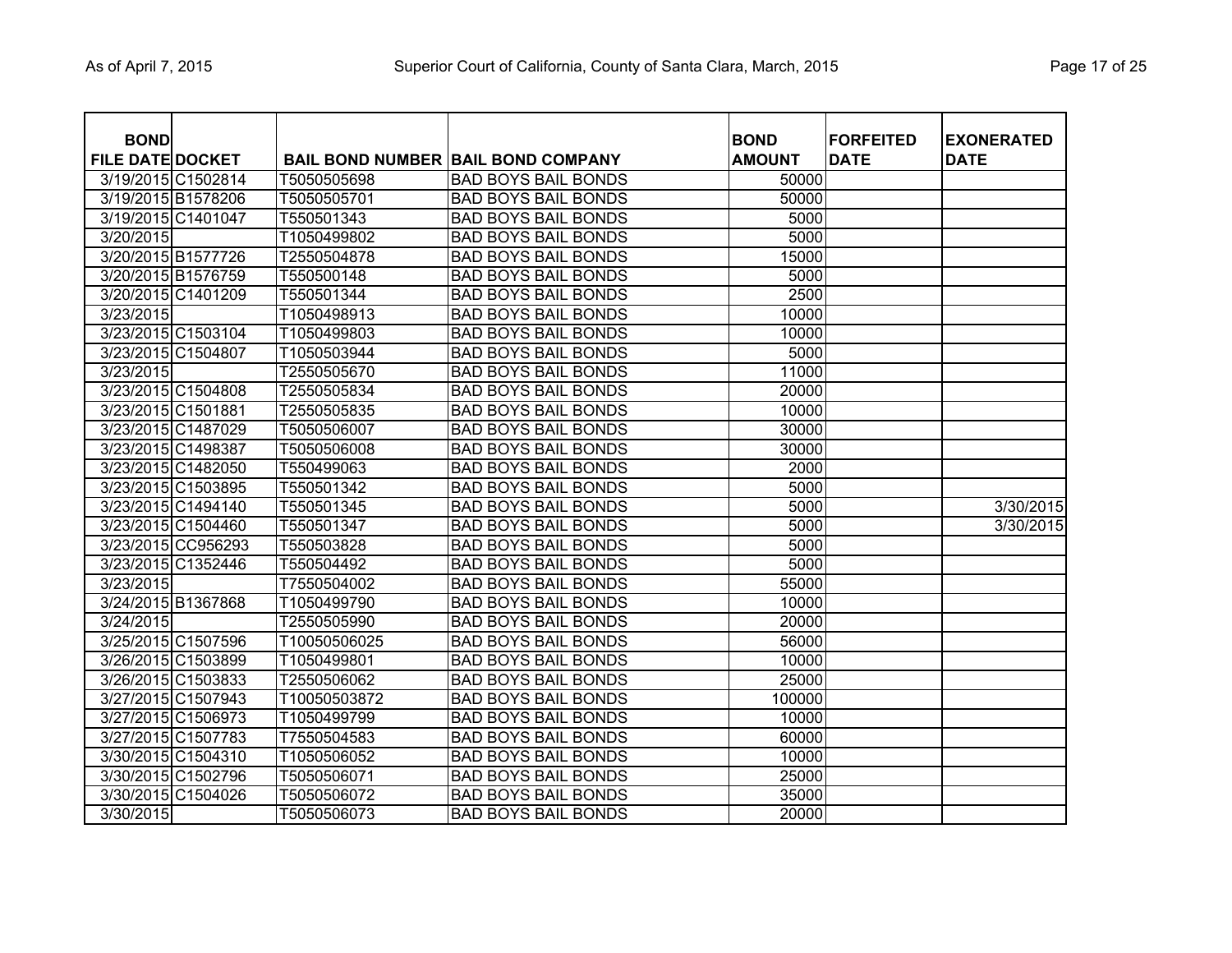| <b>BOND</b>             |                    |               |                                           | <b>BOND</b>   | <b>FORFEITED</b> | <b>EXONERATED</b> |
|-------------------------|--------------------|---------------|-------------------------------------------|---------------|------------------|-------------------|
| <b>FILE DATE DOCKET</b> |                    |               | <b>BAIL BOND NUMBER BAIL BOND COMPANY</b> | <b>AMOUNT</b> | <b>DATE</b>      | <b>DATE</b>       |
|                         | 3/4/2015 C1503073  | S1102307180   | <b>BAIL BONDS MADE EASY</b>               | 10000         |                  |                   |
|                         | 3/2/2015 F1453088  | FCS101444816  | <b>BAIL HOTLINE BAIL BONDS</b>            | 5000          | 3/2/2015         |                   |
| 3/2/2015                |                    | FCS101444819  | <b>BAIL HOTLINE BAIL BONDS</b>            | 5000          |                  |                   |
|                         | 3/2/2015 C1502990  | FCS1501443909 | <b>BAIL HOTLINE BAIL BONDS</b>            | 125000        |                  |                   |
|                         | 3/2/2015 C1507812  | FCS251432771  | <b>BAIL HOTLINE BAIL BONDS</b>            | 20000         |                  |                   |
|                         | 3/2/2015 C1120904  | FCS251432772  | <b>BAIL HOTLINE BAIL BONDS</b>            | 15000         |                  |                   |
|                         | 3/2/2015 C1495453  | FCS501435831  | <b>BAIL HOTLINE BAIL BONDS</b>            | 45000         |                  |                   |
|                         | 3/3/2015 F1349183  | FCS251430029  | <b>BAIL HOTLINE BAIL BONDS</b>            | 5000          |                  |                   |
|                         | 3/3/2015 B1474738  | FCS251443634  | <b>BAIL HOTLINE BAIL BONDS</b>            | 20000         |                  |                   |
| 3/4/2015                |                    | FCS101444820  | <b>BAIL HOTLINE BAIL BONDS</b>            | 10000         |                  |                   |
|                         | 3/4/2015 C1503320  | FCS101444821  | <b>BAIL HOTLINE BAIL BONDS</b>            | 10000         |                  |                   |
|                         | 3/4/2015 CC451656  | FCS251432773  | <b>BAIL HOTLINE BAIL BONDS</b>            | 20000         |                  |                   |
|                         | 3/4/2015 C1483892  | FCS251432774  | <b>BAIL HOTLINE BAIL BONDS</b>            | 25000         |                  |                   |
|                         | 3/4/2015 CC127880  | FCS251432775  | <b>BAIL HOTLINE BAIL BONDS</b>            | 15000         |                  |                   |
|                         | 3/4/2015 C1497164  | FCS251443639  | <b>BAIL HOTLINE BAIL BONDS</b>            | 11000         | 3/20/2015        |                   |
|                         | 3/9/2015 C1504770  | FCS1001438172 | <b>BAIL HOTLINE BAIL BONDS</b>            | 60000         |                  |                   |
| 3/9/2015                |                    | FCS1001438173 | <b>BAIL HOTLINE BAIL BONDS</b>            | 75000         |                  |                   |
| 3/9/2015                |                    | FCS251435546  | <b>BAIL HOTLINE BAIL BONDS</b>            | 16000         |                  |                   |
|                         | 3/9/2015 C1400481  | FCS251443644  | <b>BAIL HOTLINE BAIL BONDS</b>            | 15000         | 3/25/2015        |                   |
|                         | 3/9/2015 F1450333  | FCS251460508  | <b>BAIL HOTLINE BAIL BONDS</b>            | 15000         |                  |                   |
|                         | 3/9/2015 F1451940  | FCS501438142  | <b>BAIL HOTLINE BAIL BONDS</b>            | 50000         |                  |                   |
| 3/9/2015                |                    | FCS501438143  | <b>BAIL HOTLINE BAIL BONDS</b>            | 36000         |                  |                   |
|                         | 3/10/2015 B1476094 | FCS1001425076 | <b>BAIL HOTLINE BAIL BONDS</b>            | 100000        |                  |                   |
|                         | 3/11/2015 B1578000 | FCS101446787  | <b>BAIL HOTLINE BAIL BONDS</b>            | 10000         |                  |                   |
|                         | 3/11/2015 B1577598 | FCS101446788  | <b>BAIL HOTLINE BAIL BONDS</b>            | 5000          |                  |                   |
| 3/11/2015               |                    | FCS251435547  | <b>BAIL HOTLINE BAIL BONDS</b>            | 25000         |                  |                   |
| 3/12/2015 F1554350      |                    | FCS101446789  | <b>BAIL HOTLINE BAIL BONDS</b>            | 5000          |                  |                   |
|                         | 3/12/2015 C1506653 | FCS501458815  | <b>BAIL HOTLINE BAIL BONDS</b>            | 36000         |                  |                   |
|                         | 3/16/2015 B1577299 | FCS101446785  | <b>BAIL HOTLINE BAIL BONDS</b>            | 10000         |                  |                   |
| 3/16/2015               |                    | FCS101448300  | <b>BAIL HOTLINE BAIL BONDS</b>            | 6000          |                  |                   |
|                         | 3/17/2015 C1485465 | FCS101446790  | <b>BAIL HOTLINE BAIL BONDS</b>            | 10000         |                  |                   |
| 3/17/2015               |                    | FCS101446791  | <b>BAIL HOTLINE BAIL BONDS</b>            | 10000         |                  |                   |
|                         | 3/17/2015 B1578226 | FCS251445833  | <b>BAIL HOTLINE BAIL BONDS</b>            | 11000         |                  |                   |
|                         | 3/18/2015 B1365003 | FCS1001453208 | <b>BAIL HOTLINE BAIL BONDS</b>            | 50000         | 3/27/2015        |                   |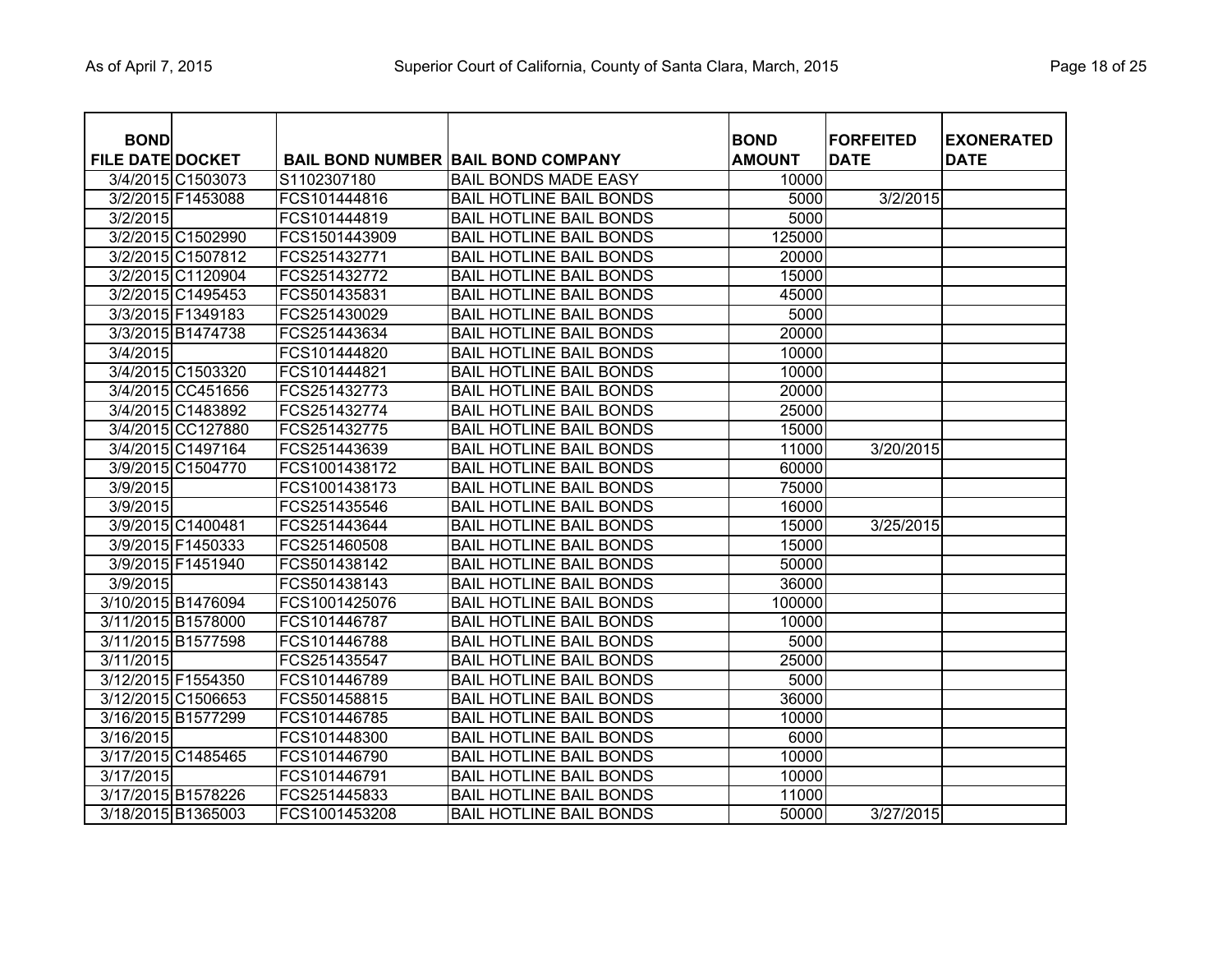| <b>BOND</b>             |                    |               |                                           | <b>BOND</b>   | <b>IFORFEITED</b> | <b>EXONERATED</b> |
|-------------------------|--------------------|---------------|-------------------------------------------|---------------|-------------------|-------------------|
| <b>FILE DATE DOCKET</b> |                    |               | <b>BAIL BOND NUMBER BAIL BOND COMPANY</b> | <b>AMOUNT</b> | <b>DATE</b>       | <b>DATE</b>       |
| 3/18/2015 F1348473      |                    | FCS251457496  | <b>BAIL HOTLINE BAIL BONDS</b>            | 5000          |                   |                   |
| 3/19/2015 B1577537      |                    | FCS101448302  | <b>BAIL HOTLINE BAIL BONDS</b>            | 10000         |                   |                   |
|                         | 3/20/2015 B1474780 | FCS1001458920 | <b>BAIL HOTLINE BAIL BONDS</b>            | 90000         |                   |                   |
|                         | 3/23/2015 C1483692 | FCS101448303  | <b>BAIL HOTLINE BAIL BONDS</b>            | 10000         | 3/23/2015         |                   |
|                         | 3/23/2015 B1576758 | FCS101457179  | <b>BAIL HOTLINE BAIL BONDS</b>            | 10000         |                   |                   |
|                         | 3/24/2015 C1490482 | FCS1001438174 | <b>BAIL HOTLINE BAIL BONDS</b>            | 95000         |                   |                   |
| 3/24/2015 C1485871      |                    | FCS251460533  | <b>BAIL HOTLINE BAIL BONDS</b>            | 15000         |                   |                   |
|                         | 3/24/2015 CC304844 | FCS251460535  | <b>BAIL HOTLINE BAIL BONDS</b>            | 25000         |                   |                   |
| 3/25/2015 C1503604      |                    | FCS101448261  | <b>BAIL HOTLINE BAIL BONDS</b>            | 10000         |                   |                   |
|                         | 3/25/2015 C1503098 | FCS101457178  | <b>BAIL HOTLINE BAIL BONDS</b>            | 5000          |                   |                   |
| 3/25/2015               |                    | FCS251437813  | <b>BAIL HOTLINE BAIL BONDS</b>            | 20000         |                   |                   |
| 3/25/2015               |                    | FCS251460536  | <b>BAIL HOTLINE BAIL BONDS</b>            | 21000         |                   |                   |
|                         | 3/26/2015 C1507282 | FCS501466546  | <b>BAIL HOTLINE BAIL BONDS</b>            | 45000         |                   |                   |
| 3/26/2015 B1476374      |                    | FCS5251460534 | <b>BAIL HOTLINE BAIL BONDS</b>            | 20000         |                   |                   |
| 3/27/2015               |                    | FCS101456461  | <b>BAIL HOTLINE BAIL BONDS</b>            | 1000          |                   |                   |
|                         | 3/27/2015 CC256753 | FCS101456462  | <b>BAIL HOTLINE BAIL BONDS</b>            | 7500          |                   |                   |
|                         | 3/27/2015 C1490759 | FCS101456463  | <b>BAIL HOTLINE BAIL BONDS</b>            | 5000          |                   |                   |
|                         | 3/30/2015 C1478636 | FCS101456737  | <b>BAIL HOTLINE BAIL BONDS</b>            | 10000         |                   |                   |
| 3/30/2015               |                    | FCS251457737  | <b>BAIL HOTLINE BAIL BONDS</b>            | 15000         |                   |                   |
|                         | 3/30/2015 B1154365 | FCS251457981  | <b>BAIL HOTLINE BAIL BONDS</b>            | 25000         |                   |                   |
|                         | 3/2/2015 B1474153  | AS50175256    | <b>BAIL NOW BAIL BONDS</b>                | 25000         |                   |                   |
|                         | 3/20/2015 B1577208 | AH00794187    | <b>BESHEARS BAIL BONDS</b>                | 155000        |                   |                   |
| 3/9/2015                |                    | 5551293191    | <b>BODYGUARD BAIL BONDS</b>               | 10000         |                   |                   |
| 3/16/2015 B1368792      |                    | SV254610211   | <b>BODYGUARD BAIL BONDS</b>               | 25000         |                   |                   |
| 3/20/2015               |                    |               | 5551326978 BODYGUARD BAIL BONDS           | 20000         |                   |                   |
|                         | 3/25/2015 C1480574 | BB5278193     | DIANA SANDOVAL BAIL BONDS                 | 5000          |                   |                   |
|                         | 3/9/2015 C1496293  | 2015BB006779  | <b>DISCREET BAIL BONDS</b>                | 10000         |                   |                   |
| 3/13/2015 C1499621      |                    | 2015AA048640  | <b>DISCREET BAIL BONDS</b>                | 5000          |                   |                   |
|                         | 3/13/2015 C1475495 | 2015DD003516  | <b>DISCREET BAIL BONDS</b>                | 25000         |                   |                   |
|                         | 3/16/2015 C1506757 | 2015CC003940  | <b>DISCREET BAIL BONDS</b>                | 25000         |                   |                   |
|                         | 3/19/2015 B1578202 | 2015EE003897  | <b>DISCREET BAIL BONDS</b>                | 75000         |                   |                   |
| 3/25/2015               |                    | 2015BB006780  | <b>DISCREET BAIL BONDS</b>                | 10000         |                   |                   |
| 3/25/2015               |                    | 2015DD003517  | <b>DISCREET BAIL BONDS</b>                | 15000         |                   |                   |
| 3/2/2015                |                    | 2015CC004049  | ED MUMBERT BAIL BONDS                     | 25000         |                   |                   |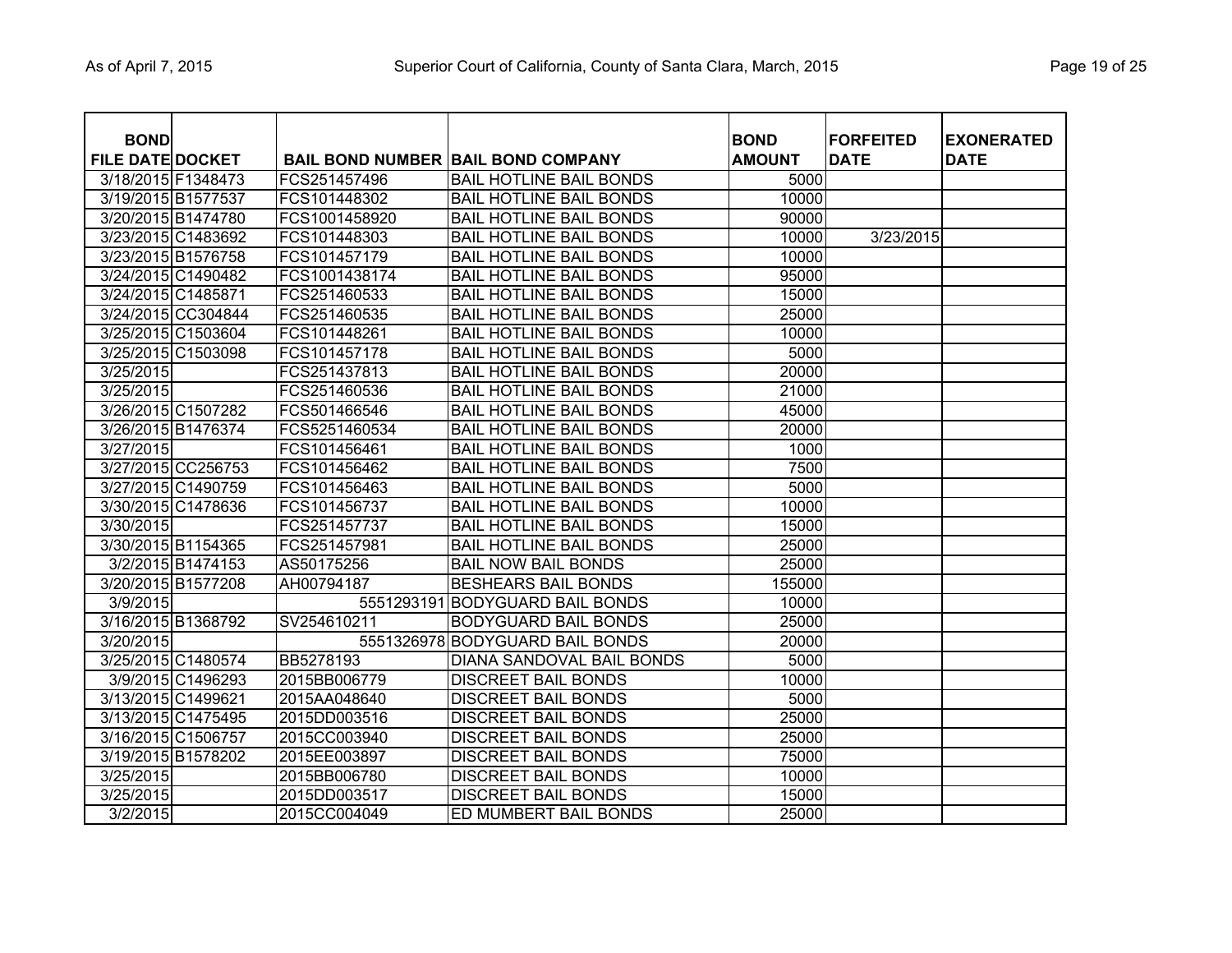| <b>BOND</b><br><b>FILE DATE DOCKET</b> |                    |              | <b>BAIL BOND NUMBER BAIL BOND COMPANY</b> | <b>BOND</b><br><b>AMOUNT</b> | <b>FORFEITED</b><br><b>DATE</b> | <b>EXONERATED</b><br><b>DATE</b> |
|----------------------------------------|--------------------|--------------|-------------------------------------------|------------------------------|---------------------------------|----------------------------------|
| 3/5/2015                               |                    | 2015BB006873 | ED MUMBERT BAIL BONDS                     | 10000                        |                                 |                                  |
|                                        | 3/9/2015 C1507226  | 2015EE001476 | ED MUMBERT BAIL BONDS                     | 100000                       |                                 |                                  |
| 3/11/2015                              |                    | 2015CC010259 | ED MUMBERT BAIL BONDS                     | 25000                        |                                 |                                  |
| 3/12/2015                              |                    | 2015CC010260 | ED MUMBERT BAIL BONDS                     | 25000                        |                                 | 3/25/2015                        |
| 3/16/2015                              |                    | 2015CC010281 | ED MUMBERT BAIL BONDS                     | 30000                        |                                 |                                  |
| 3/18/2015                              |                    | 2015AA048723 | ED MUMBERT BAIL BONDS                     | 5000                         |                                 |                                  |
| 3/18/2015                              |                    | 2015DD003654 | ED MUMBERT BAIL BONDS                     | 35000                        |                                 |                                  |
| 3/27/2015                              |                    | 2015CC010282 | ED MUMBERT BAIL BONDS                     | 25000                        |                                 |                                  |
| 3/12/2015 F1451935                     |                    |              | 5272283716 EIGHT BALL BAIL BONDS          | 15000                        |                                 |                                  |
| 3/18/2015 F1453469                     |                    |              | 5112903857 EIGHT BALL BAIL BONDS          | 10000                        |                                 |                                  |
| 3/18/2015 F1453143                     |                    |              | 5802427155 EIGHT BALL BAIL BONDS          | 5000                         |                                 |                                  |
| 3/23/2015 F1450602                     |                    |              | 5802499343 EIGHT BALL BAIL BONDS          | 5000                         |                                 |                                  |
|                                        | 3/11/2015 CC934634 | BB5294164    | EL CENTRO BAIL BONDS                      | 5000                         |                                 | 3/23/2015                        |
|                                        | 3/10/2015 BB512410 | AS30K84615   | <b>ERICH CAMPANA BAIL BONDS</b>           | 10000                        |                                 |                                  |
|                                        | 3/25/2015 CC963675 | AS50K56491   | <b>FAMOUS BAIL BONDS</b>                  | 25000                        |                                 |                                  |
|                                        | 3/4/2015 C1502456  | 5250023132   | <b>GAE GERAM BAIL BONDS</b>               | 200000                       |                                 |                                  |
| 3/9/2015                               |                    | T5050496094  | <b>GOLDEN STATE BAIL BONDS</b>            | 25000                        |                                 | 3/23/2015                        |
| 3/16/2015                              |                    | T1550498981  | <b>GOLDEN STATE BAIL BONDS</b>            | 15000                        |                                 |                                  |
|                                        | 3/16/2015 C1505403 | T5050496095  | <b>GOLDEN STATE BAIL BONDS</b>            | 5000                         | 3/25/2015                       |                                  |
| 3/19/2015                              |                    | T1550498980  | <b>GOLDEN STATE BAIL BONDS</b>            | 6000                         |                                 |                                  |
|                                        | 3/20/2015 C1506888 | T5050496096  | <b>GOLDEN STATE BAIL BONDS</b>            | 50000                        |                                 |                                  |
| 3/24/2015                              |                    | T5050488705  | <b>GOLDEN STATE BAIL BONDS</b>            | 26000                        |                                 |                                  |
|                                        | 3/24/2015 C1482266 | T550501177   | <b>GOLDEN STATE BAIL BONDS</b>            | 5000                         |                                 |                                  |
|                                        | 3/25/2015 C1506145 | T1550498982  | <b>GOLDEN STATE BAIL BONDS</b>            | 6000                         |                                 |                                  |
|                                        | 3/27/2015 C1478569 | T5050498009  | <b>GOLDEN STATE BAIL BONDS</b>            | 50000                        |                                 |                                  |
|                                        | 3/12/2015 C1501510 |              | 5112900278 HOMIE BAIL BONDS               | 10000                        |                                 |                                  |
|                                        | 3/24/2015 B1577748 | 2015BB006504 | KATHY ERKEN BAIL BONDS                    | 10000                        |                                 |                                  |
|                                        | 3/6/2015 B1577808  | AD00786242   | <b>KEITH CARTER BAIL BONDS</b>            | 53000                        |                                 |                                  |
|                                        | 3/25/2015 C1502877 | AC00787306   | <b>KEITH CARTER BAIL BONDS</b>            | 12000                        |                                 |                                  |
|                                        | 3/2/2015 B1577853  | AS50177582   | <b>KNOTTY GIRLS BAIL BONDS</b>            | 46000                        | 3/9/2015                        |                                  |
|                                        | 3/2/2015 B1474448  | S0602229018  | <b>LATINO BAIL BONDS</b>                  | 5000                         |                                 |                                  |
|                                        | 3/3/2015 C1507811  | S2602247004  | <b>LATINO BAIL BONDS</b>                  | 20000                        |                                 |                                  |
|                                        | 3/4/2015 C1503067  | S1102240661  | LATINO BAIL BONDS                         | 10000                        |                                 |                                  |
|                                        | 3/4/2015 C1502424  | S2602247005  | LATINO BAIL BONDS                         | 25000                        |                                 |                                  |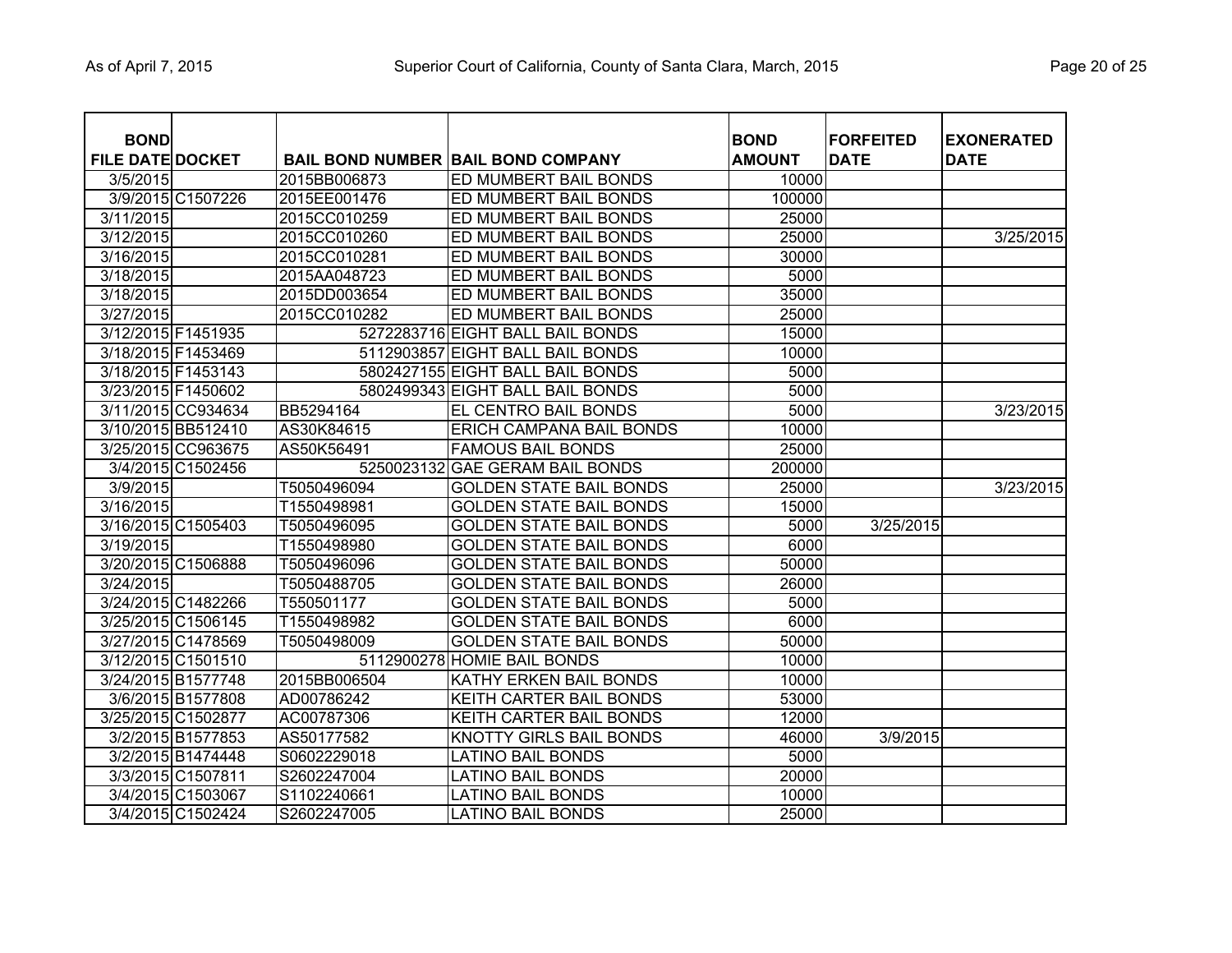| <b>BOND</b>             |                    |              |                                           | <b>BOND</b>   | <b>FORFEITED</b> | <b>EXONERATED</b> |
|-------------------------|--------------------|--------------|-------------------------------------------|---------------|------------------|-------------------|
| <b>FILE DATE DOCKET</b> |                    |              | <b>BAIL BOND NUMBER BAIL BOND COMPANY</b> | <b>AMOUNT</b> | <b>DATE</b>      | <b>DATE</b>       |
|                         | 3/6/2015 B1577401  | S2602247006  | <b>LATINO BAIL BONDS</b>                  | 15000         |                  |                   |
| 3/11/2015               |                    | S25002206431 | <b>LATINO BAIL BONDS</b>                  | 70000         |                  | 3/19/2015         |
|                         | 3/18/2015 F1554847 | S5102227433  | <b>LATINO BAIL BONDS</b>                  | 50000         |                  |                   |
|                         | 3/27/2015 C1502801 | S0602229020  | <b>LATINO BAIL BONDS</b>                  | 5000          |                  |                   |
| 3/2/2015                |                    |              | 5112831897 LE BAIL BONDS                  | 7500          |                  |                   |
|                         | 3/2/2015 C1504766  |              | 5150032250 LE BAIL BONDS                  | 150000        |                  |                   |
| 3/9/2015                |                    |              | 5112831912 LE BAIL BONDS                  | 10000         |                  |                   |
| 3/9/2015                |                    |              | 5272222056 LE BAIL BONDS                  | 25000         |                  |                   |
| 3/9/2015                |                    |              | 5272222845 LE BAIL BONDS                  | 17000         |                  |                   |
|                         | 3/10/2015 C1505404 |              | 5112836719 LE BAIL BONDS                  | 10000         |                  |                   |
| 3/10/2015               |                    |              | 5272222832 LE BAIL BONDS                  | 16000         |                  |                   |
| 3/10/2015               |                    |              | 5551278019 LE BAIL BONDS                  | 25000         |                  |                   |
| 3/11/2015               |                    |              | 5112836735 LE BAIL BONDS                  | 6000          |                  |                   |
|                         | 3/11/2015 C1501440 |              | 5551307744 LE BAIL BONDS                  | 50000         |                  |                   |
|                         | 3/12/2015 C1505134 |              | 5551295153 LE BAIL BONDS                  | 40000         |                  |                   |
|                         | 3/13/2015 C1505132 |              | 5105485942 LE BAIL BONDS                  | 65000         |                  |                   |
|                         | 3/16/2015 C1505378 |              | 5272222858 LE BAIL BONDS                  | 25000         |                  |                   |
| 3/17/2015               |                    |              | 5551278022 LE BAIL BONDS                  | 25000         |                  |                   |
| 3/18/2015               |                    |              | 5112892375 LE BAIL BONDS                  | 10000         |                  |                   |
|                         | 3/23/2015 C1502215 |              | 5112836751 LE BAIL BONDS                  | 10000         |                  |                   |
| 3/24/2015               |                    |              | 5272222902 LE BAIL BONDS                  | 25000         |                  |                   |
| 3/25/2015               |                    |              | 5112892362 LE BAIL BONDS                  | 10000         |                  |                   |
|                         | 3/25/2015 C1505327 |              | 5272274084 LE BAIL BONDS                  | 25000         |                  |                   |
|                         | 3/25/2015 C1505327 |              | 5272274097 LE BAIL BONDS                  | 25000         |                  |                   |
| 3/26/2015               |                    |              | 5272222874 LE BAIL BONDS                  | 25000         |                  |                   |
| 3/30/2015               |                    |              | 5105485926 LE BAIL BONDS                  | 100000        |                  |                   |
|                         | 3/30/2015 C1507130 |              | 5272203554 LE BAIL BONDS                  | 15000         |                  |                   |
| 3/30/2015               |                    |              | 5272222887 LE BAIL BONDS                  | 25000         |                  |                   |
|                         | 3/2/2015 C1503600  | AS15418501   | <b>LUNA BAIL BONDS</b>                    | 10000         |                  |                   |
|                         | 3/2/2015 C1505645  | AS15418827   | <b>LUNA BAIL BONDS</b>                    | 15000         |                  |                   |
|                         | 3/2/2015 C1505436  | AS50174488   | <b>LUNA BAIL BONDS</b>                    | 40000         |                  |                   |
|                         | 3/2/2015 C1501341  | AS50175786   | <b>LUNA BAIL BONDS</b>                    | 40000         | 3/9/2015         |                   |
|                         | 3/2/2015 C1504654  | AS50175787   | <b>LUNA BAIL BONDS</b>                    | 35000         |                  |                   |
|                         | 3/2/2015 C1498460  | AS51008376   | <b>LUNA BAIL BONDS</b>                    | 3000          | 3/9/2015         |                   |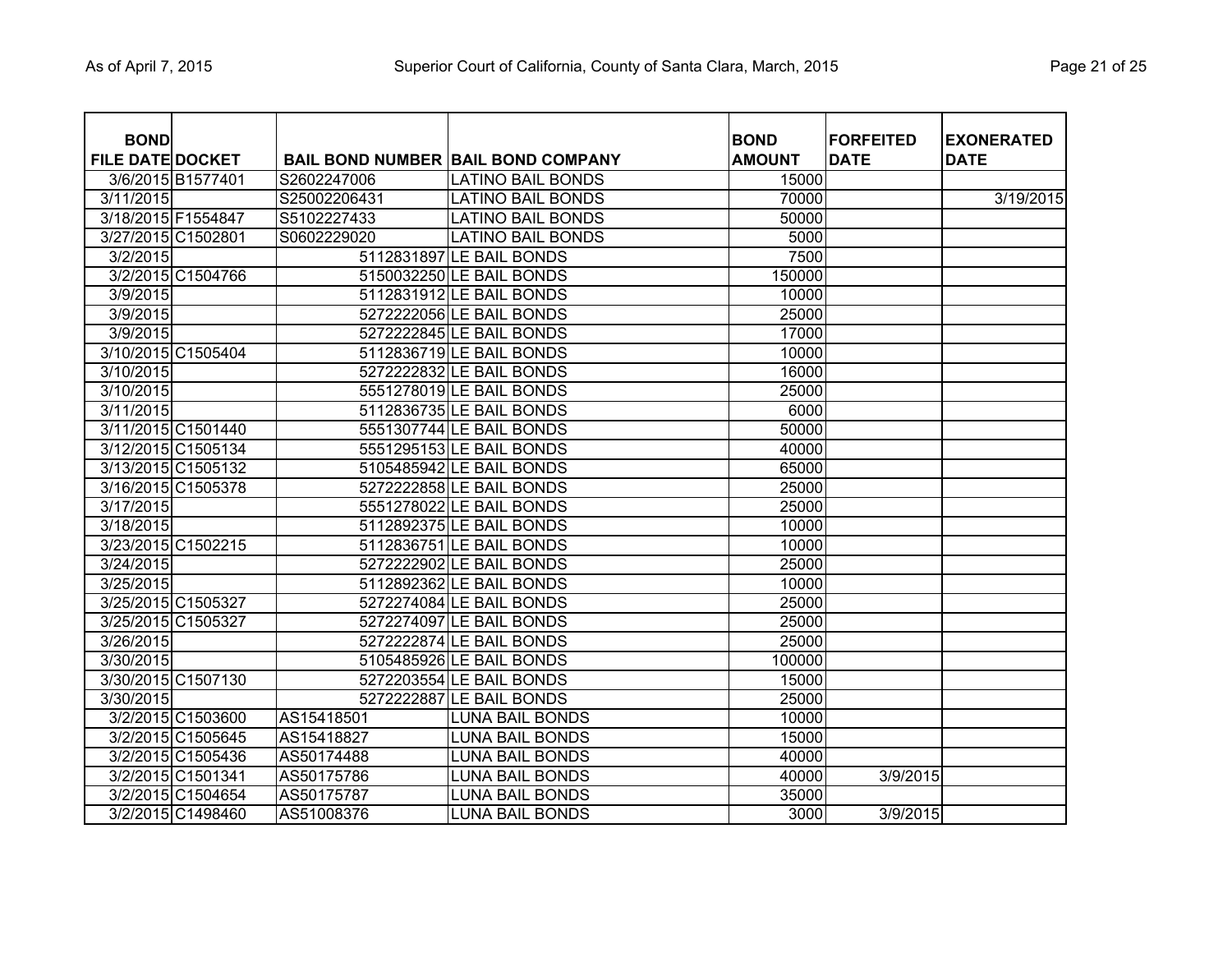| <b>BOND</b>             |                    |              |                                           | <b>BOND</b>   | <b>FORFEITED</b> | <b>EXONERATED</b> |
|-------------------------|--------------------|--------------|-------------------------------------------|---------------|------------------|-------------------|
| <b>FILE DATE DOCKET</b> |                    |              | <b>BAIL BOND NUMBER BAIL BOND COMPANY</b> | <b>AMOUNT</b> | <b>DATE</b>      | <b>DATE</b>       |
|                         | 3/3/2015 C1505181  | AS15420170   | <b>LUNA BAIL BONDS</b>                    | 12000         |                  |                   |
|                         | 3/3/2015 B1474659  | AS25234039   | <b>LUNA BAIL BONDS</b>                    | 25000         |                  |                   |
|                         | 3/3/2015 F1554670  | AS50175647   | <b>LUNA BAIL BONDS</b>                    | 5000          |                  |                   |
| 3/3/2015                |                    | AS50175963   | <b>LUNA BAIL BONDS</b>                    | 25000         |                  | 3/30/2015         |
|                         | 3/4/2015 B1577733  | AS114129     | <b>LUNA BAIL BONDS</b>                    | 250000        |                  |                   |
|                         | 3/4/2015 C1400278  | AS15420166   | <b>LUNA BAIL BONDS</b>                    | 6000          |                  |                   |
|                         | 3/4/2015 C1505581  | AS50174617   | <b>LUNA BAIL BONDS</b>                    | 50000         |                  |                   |
|                         | 3/4/2015 B1577862  | AS50175810   | <b>LUNA BAIL BONDS</b>                    | 40000         |                  |                   |
|                         | 3/4/2015 B1577857  | AS50175818   | <b>LUNA BAIL BONDS</b>                    | 50000         | 3/23/2015        |                   |
|                         | 3/5/2015 C1505617  | AS25234025   | <b>LUNA BAIL BONDS</b>                    | 25000         |                  |                   |
|                         | 3/5/2015 C1485683  | AS25234040   | <b>LUNA BAIL BONDS</b>                    | 15000         |                  |                   |
|                         | 3/5/2015 C1505573  | AS50175648   | <b>LUNA BAIL BONDS</b>                    | 50000         |                  |                   |
| 3/6/2015                |                    | AS15418821   | <b>LUNA BAIL BONDS</b>                    | 10000         |                  |                   |
|                         | 3/6/2015 C1505038  | AS50175811   | <b>LUNA BAIL BONDS</b>                    | 35000         | 3/19/2015        |                   |
| 3/9/2015                |                    | AS25234047   | <b>LUNA BAIL BONDS</b>                    | 20000         |                  |                   |
| 3/9/2015                |                    | AS25234446   | <b>LUNA BAIL BONDS</b>                    | 25000         |                  |                   |
| 3/9/2015                |                    | AS50175956   | <b>LUNA BAIL BONDS</b>                    | 50000         |                  | 3/20/2015         |
|                         | 3/9/2015 F1554331  | AS51002475   | <b>LUNA BAIL BONDS</b>                    | 5000          |                  |                   |
| 3/9/2015                |                    | AS51011648   | <b>LUNA BAIL BONDS</b>                    | 5000          |                  |                   |
|                         | 3/10/2015 C1505993 | AS50175825   | <b>LUNA BAIL BONDS</b>                    | 40000         |                  |                   |
|                         | 3/11/2015 C1490088 | 2015CC004266 | <b>LUNA BAIL BONDS</b>                    | 30000         |                  |                   |
|                         | 3/11/2015 B1578038 | AS5252534002 | <b>LUNA BAIL BONDS</b>                    | 25000         |                  |                   |
|                         | 3/12/2015 B1578355 | AS15418826   | <b>LUNA BAIL BONDS</b>                    | 10000         |                  |                   |
|                         | 3/12/2015 C1367948 | AS25234455   | <b>LUNA BAIL BONDS</b>                    | 10000         |                  | 3/18/2015         |
|                         | 3/12/2015 B1577862 | AS50175797   | <b>LUNA BAIL BONDS</b>                    | 30000         |                  |                   |
|                         | 3/13/2015 F1554423 | A15418500    | <b>LUNA BAIL BONDS</b>                    | 10000         |                  |                   |
|                         | 3/13/2015 C1507592 | AS25233327   | <b>LUNA BAIL BONDS</b>                    | 20000         |                  |                   |
| 3/16/2015               |                    | AS25234003   | <b>LUNA BAIL BONDS</b>                    | 25000         |                  |                   |
| 3/16/2015               |                    | AS25234522   | <b>LUNA BAIL BONDS</b>                    | 10000         |                  |                   |
|                         | 3/16/2015 C1506757 | AS25234523   | <b>LUNA BAIL BONDS</b>                    | 25000         |                  |                   |
| 3/16/2015               |                    | AS25234528   | <b>LUNA BAIL BONDS</b>                    | 20000         |                  |                   |
|                         | 3/16/2015 C1506785 | AS25234529   | <b>LUNA BAIL BONDS</b>                    | 15000         |                  |                   |
|                         | 3/16/2015 C1506761 | AS25235434   | <b>LUNA BAIL BONDS</b>                    | 25000         |                  |                   |
|                         | 3/16/2015 C1505660 | AS51011650   | <b>LUNA BAIL BONDS</b>                    | 5000          |                  |                   |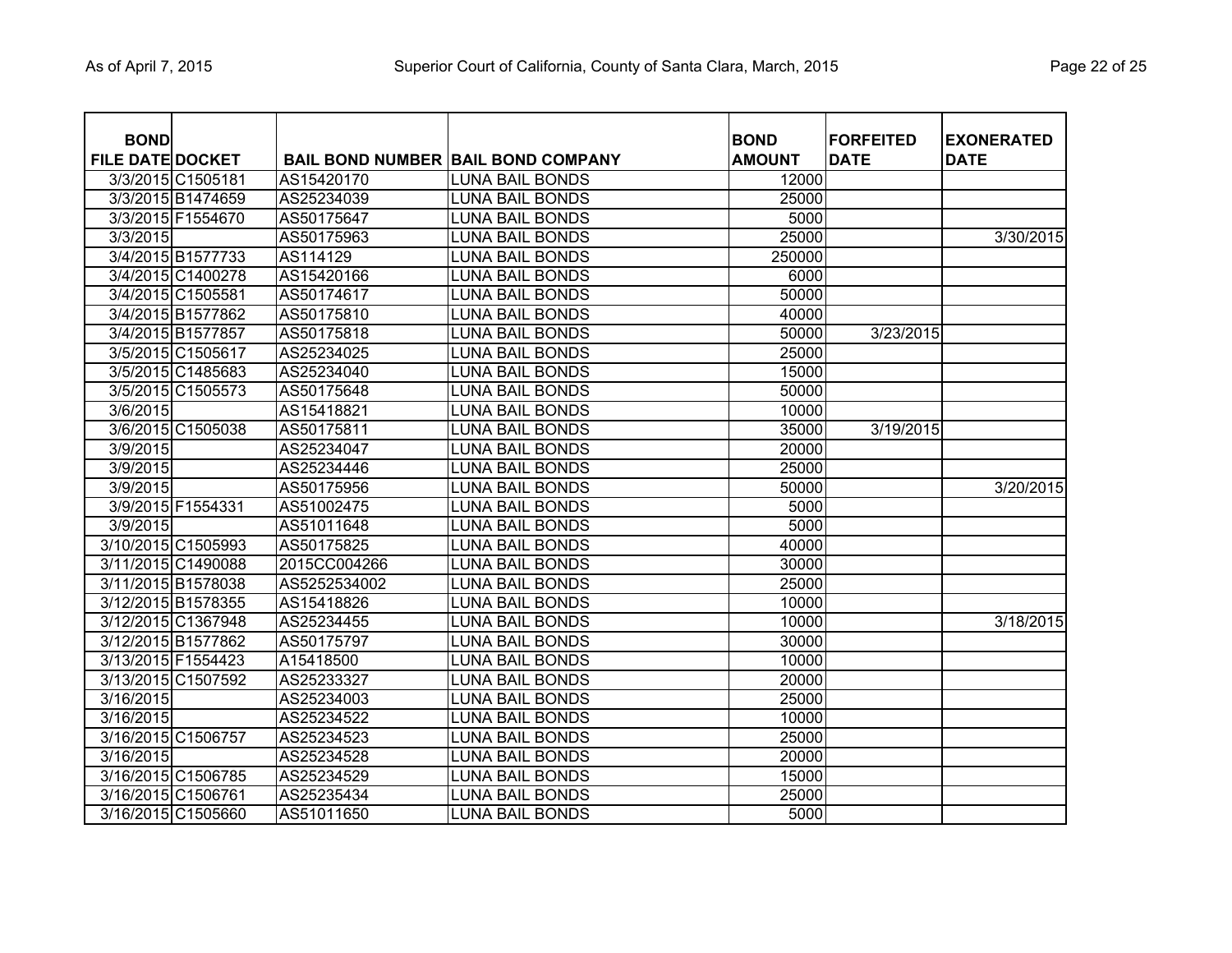| <b>BOND</b>             |                    |             |                                           | <b>BOND</b>   | <b>FORFEITED</b> | <b>EXONERATED</b> |
|-------------------------|--------------------|-------------|-------------------------------------------|---------------|------------------|-------------------|
| <b>FILE DATE DOCKET</b> |                    |             | <b>BAIL BOND NUMBER BAIL BOND COMPANY</b> | <b>AMOUNT</b> | <b>DATE</b>      | <b>DATE</b>       |
|                         | 3/17/2015 C1506756 | AS100133298 | <b>LUNA BAIL BONDS</b>                    | 75000         |                  |                   |
|                         | 3/18/2015 C1507135 | AS25234472  | <b>LUNA BAIL BONDS</b>                    | 25000         |                  |                   |
|                         | 3/23/2015 C1475723 | AS15423015  | <b>LUNA BAIL BONDS</b>                    | 5000          |                  |                   |
| 3/23/2015               |                    | AS25234453  | <b>LUNA BAIL BONDS</b>                    | 25000         |                  |                   |
| 3/23/2015 F1553998      |                    | AS25234530  | <b>LUNA BAIL BONDS</b>                    | 25000         |                  | 4/6/2015          |
|                         | 3/23/2015 C1505315 | AS25234531  | <b>LUNA BAIL BONDS</b>                    | 20000         |                  |                   |
|                         | 3/23/2015 C1502322 | AS25234538  | <b>LUNA BAIL BONDS</b>                    | 10000         |                  |                   |
| 3/23/2015               |                    | AS50175809  | <b>LUNA BAIL BONDS</b>                    | 25000         |                  |                   |
|                         | 3/23/2015 C1506348 | AS50176030  | <b>LUNA BAIL BONDS</b>                    | 37000         |                  |                   |
| 3/23/2015               |                    | AS50176077  | <b>LUNA BAIL BONDS</b>                    | 50000         |                  |                   |
| 3/23/2015 F1554354      |                    | AS51008381  | <b>LUNA BAIL BONDS</b>                    | 5000          |                  |                   |
| 3/24/2015               |                    | AS25234439  | <b>LUNA BAIL BONDS</b>                    | 10000         |                  |                   |
| 3/24/2015               |                    | AS51018764  | <b>LUNA BAIL BONDS</b>                    | 5000          |                  |                   |
| 3/24/2015 C1499511      |                    | AS51018765  | <b>LUNA BAIL BONDS</b>                    | 5000          |                  |                   |
| 3/25/2015 C1506117      |                    | AS114141    | LUNA BAIL BONDS                           | 125000        |                  |                   |
| 3/25/2015 C1506117      |                    | AS114170    | LUNA BAIL BONDS                           | 200000        |                  |                   |
| 3/25/2015 F1450611      |                    | AS25234435  | LUNA BAIL BONDS                           | 6000          |                  |                   |
| 3/25/2015               |                    | AS25234457  | LUNA BAIL BONDS                           | 10000         |                  |                   |
|                         | 3/25/2015 C1476382 | AS25234534  | LUNA BAIL BONDS                           | 25000         |                  |                   |
|                         | 3/25/2015 C1503070 | AS50175244  | LUNA BAIL BONDS                           | 30000         |                  |                   |
|                         | 3/27/2015 C1507594 | AS50175822  | LUNA BAIL BONDS                           | 40000         |                  |                   |
|                         | 3/30/2015 C1506116 | AS100133291 | LUNA BAIL BONDS                           | 55000         |                  |                   |
| 3/30/2015 C1506117      |                    | AS15418502  | <b>LUNA BAIL BONDS</b>                    | 10000         |                  |                   |
|                         | 3/30/2015 C1507772 | AS15419678  | LUNA BAIL BONDS                           | 11000         |                  |                   |
| 3/30/2015               |                    | AS50175247  | <b>LUNA BAIL BONDS</b>                    | 40000         |                  |                   |
|                         | 3/30/2015 C1505340 | AS51008378  | <b>LUNA BAIL BONDS</b>                    | 5000          |                  |                   |
|                         | 3/30/2015 C1503486 | AS51022211  | <b>LUNA BAIL BONDS</b>                    | 2000          |                  |                   |
|                         | 3/30/2015 C1497615 | AS51022212  | <b>LUNA BAIL BONDS</b>                    | 2000          |                  |                   |
|                         | 3/30/2015 C1504235 | AS51022213  | <b>LUNA BAIL BONDS</b>                    | 2000          |                  |                   |
|                         | 3/30/2015 C1502884 | AS51022214  | <b>LUNA BAIL BONDS</b>                    | 2000          |                  |                   |
| 3/13/2015 C1502731      |                    | AC00791189  | <b>NOR CAL BAIL BONDS</b>                 | 5000          |                  |                   |
| 3/23/2015               |                    | U2520527870 | <b>NOR CAL BAIL BONDS</b>                 | 25000         |                  |                   |
|                         | 3/16/2015 C1497052 |             | 55102312695 OUT NOW BAIL BONDS            | 1000          |                  |                   |
|                         | 3/18/2015 B1472324 | S1102305676 | <b>OUT NOW BAIL BONDS</b>                 | 10000         |                  |                   |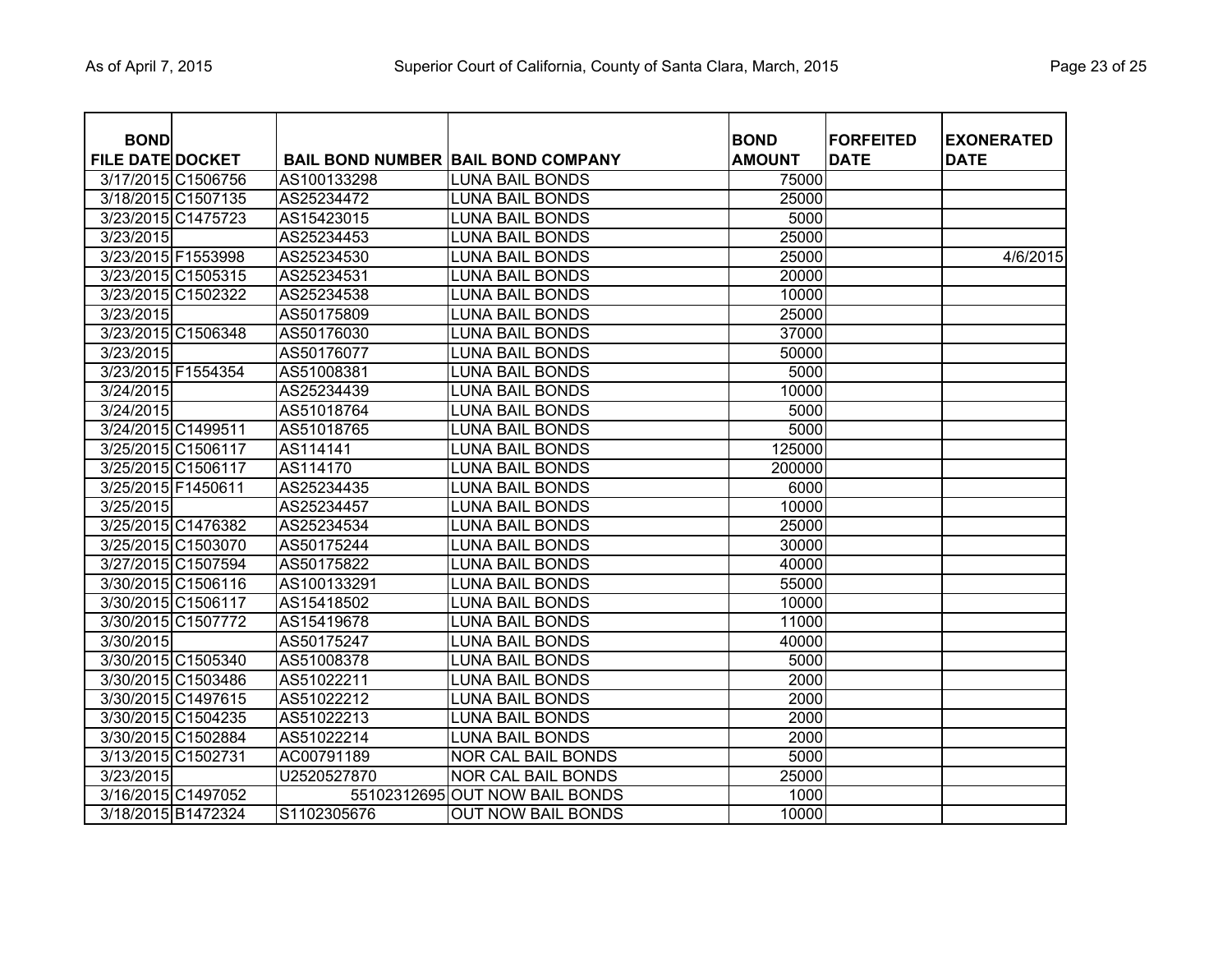| <b>BOND</b><br><b>FILE DATE DOCKET</b> |                    |              | <b>BAIL BOND NUMBER BAIL BOND COMPANY</b> | <b>BOND</b><br><b>AMOUNT</b> | <b>FORFEITED</b><br><b>DATE</b> | <b>EXONERATED</b><br><b>DATE</b> |
|----------------------------------------|--------------------|--------------|-------------------------------------------|------------------------------|---------------------------------|----------------------------------|
|                                        | 3/2/2015 B1576979  | 2015AA062680 | PACIFIC COAST BAIL BONDS                  | 5000                         |                                 |                                  |
|                                        | 3/4/2015 C1499182  | 2015EE001653 | PACIFIC COAST BAIL BONDS                  | 50000                        |                                 |                                  |
|                                        | 3/9/2015 C1503056  | 2015CC010721 | PACIFIC COAST BAIL BONDS                  | 25000                        |                                 |                                  |
| 3/10/2015 F1451391                     |                    | 2015CC004302 | PACIFIC COAST BAIL BONDS                  | 25000                        |                                 |                                  |
|                                        | 3/10/2015 C1501532 | 2015EE001652 | PACIFIC COAST BAIL BONDS                  | 10000                        |                                 |                                  |
| 3/10/2015 F1453377                     |                    | 2015EE003685 | PACIFIC COAST BAIL BONDS                  | 35000                        |                                 |                                  |
|                                        | 3/11/2015 B1577536 | 2015BB015503 | PACIFIC COAST BAIL BONDS                  | 10000                        |                                 |                                  |
| 3/11/2015 F1554637                     |                    | 2015BB015506 | PACIFIC COAST BAIL BONDS                  | 10000                        |                                 | 4/2/2015                         |
| 3/11/2015                              |                    | 2015CC010725 | PACIFIC COAST BAIL BONDS                  | 15000                        |                                 |                                  |
|                                        | 3/11/2015 C1503103 | 2015FF000532 | PACIFIC COAST BAIL BONDS                  | 125000                       |                                 |                                  |
| 3/12/2015 F1554688                     |                    | 2015CC010723 | PACIFIC COAST BAIL BONDS                  | 20000                        |                                 |                                  |
| 3/16/2015                              |                    | 2015CC010728 | PACIFIC COAST BAIL BONDS                  | 16000                        |                                 |                                  |
|                                        | 3/19/2015 C1503069 | 2015AA066452 | PACIFIC COAST BAIL BONDS                  | 5000                         |                                 |                                  |
|                                        | 3/19/2015 C1114178 | 2015CC010726 | PACIFIC COAST BAIL BONDS                  | 25000                        |                                 |                                  |
|                                        | 3/23/2015 C1504728 | 2015AA066451 | PACIFIC COAST BAIL BONDS                  | 5000                         |                                 |                                  |
| 3/3/2015                               |                    | 2015BB006895 | RAMIREZ BAIL BONDS                        | 10000                        |                                 |                                  |
| 3/11/2015 C1484371                     |                    | 2015DD007849 | RAMIREZ BAIL BONDS                        | 5000                         |                                 |                                  |
| 3/17/2015                              |                    | 2015CC004070 | RAMIREZ BAIL BONDS                        | 15000                        |                                 |                                  |
| 3/18/2015                              |                    | 2015CC010110 | RAMIREZ BAIL BONDS                        | 16250                        |                                 |                                  |
|                                        | 3/20/2015 F1554933 | 2015DD003677 | RAMIREZ BAIL BONDS                        | 15000                        |                                 |                                  |
|                                        | 3/20/2015 B1577540 |              | 5272290358 REASONABLE BAIL BONDS          | 15000                        |                                 |                                  |
|                                        | 3/16/2015 C1503743 | A152195625   | <b>SAN LUIS BAIL BONDS</b>                | 5000                         |                                 |                                  |
| 3/9/2015                               |                    | U1520539999  | <b>SCOTT STEVENSON BAIL BONDS</b>         | 10000                        |                                 |                                  |
|                                        | 3/2/2015 C1507422  | 2015CC004545 | <b>TAPOUT BAIL BONDS</b>                  | 15000                        |                                 |                                  |
|                                        | 3/2/2015 B1474916  | 2015CC00544  | <b>TAPOUT BAIL BONDS</b>                  | 15000                        |                                 |                                  |
|                                        | 3/5/2015 C1366813  | 2015CC004546 | <b>TAPOUT BAIL BONDS</b>                  | 25000                        |                                 | 4/2/2015                         |
|                                        | 3/16/2015 B1049795 | 2015BB007550 | <b>TAPOUT BAIL BONDS</b>                  | 5000                         |                                 |                                  |
| 3/24/2015                              |                    | 2015CC004549 | <b>TAPOUT BAIL BONDS</b>                  | 15000                        |                                 |                                  |
|                                        | 3/30/2015 C1485687 | 2015BB007560 | <b>TAPOUT BAIL BONDS</b>                  | 10000                        |                                 |                                  |
|                                        | 3/30/2015 C1478276 | 2015BB017556 | <b>TAPOUT BAIL BONDS</b>                  | 5000                         |                                 |                                  |
| 3/9/2015                               |                    | IS30K167784  | TEDD WALLACE BAIL BONDS                   | 30000                        |                                 |                                  |
| 3/13/2015 F1554691                     |                    | AS30K86613   | THANG VO BAIL BONDS                       | 26000                        |                                 |                                  |
|                                        | 3/10/2015 C1506018 | S2602225302  | THELMA GUERRA BAIL BONDS                  | 20000                        |                                 |                                  |
| 3/12/2015 F1452634                     |                    | AS15420238   | TONY DIAZ BAIL BONDS                      | 15000                        |                                 |                                  |